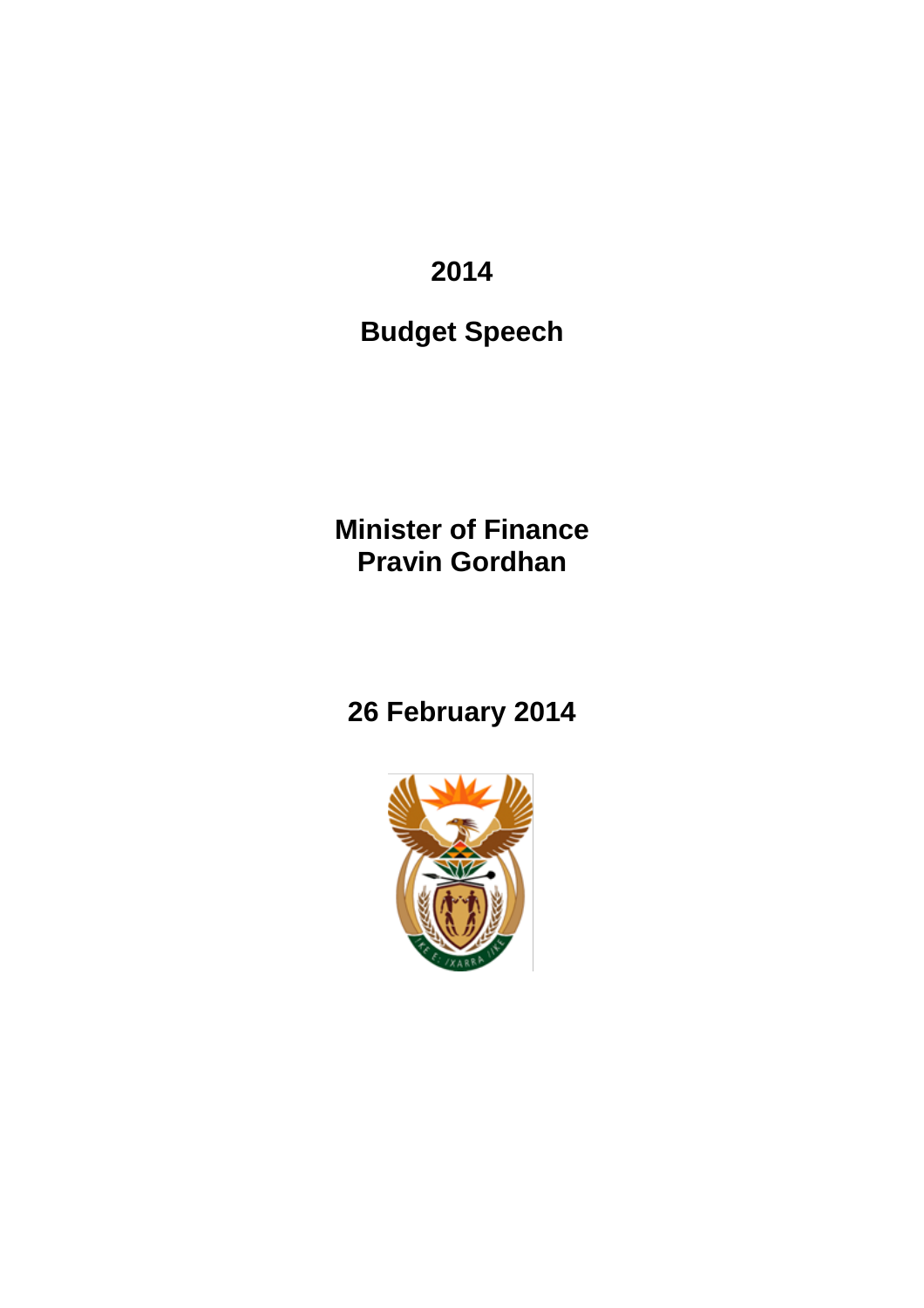ISBN: 978-0-621-42408-9 RP: 03/2014

To obtain copies please contact: Communications Unit National Treasury Private Bag X115 Pretoria 0001 Tel: +27 12 315 5526 Fax: +27 12 315 5126

Budget documents are available at: www.treasury.gov.za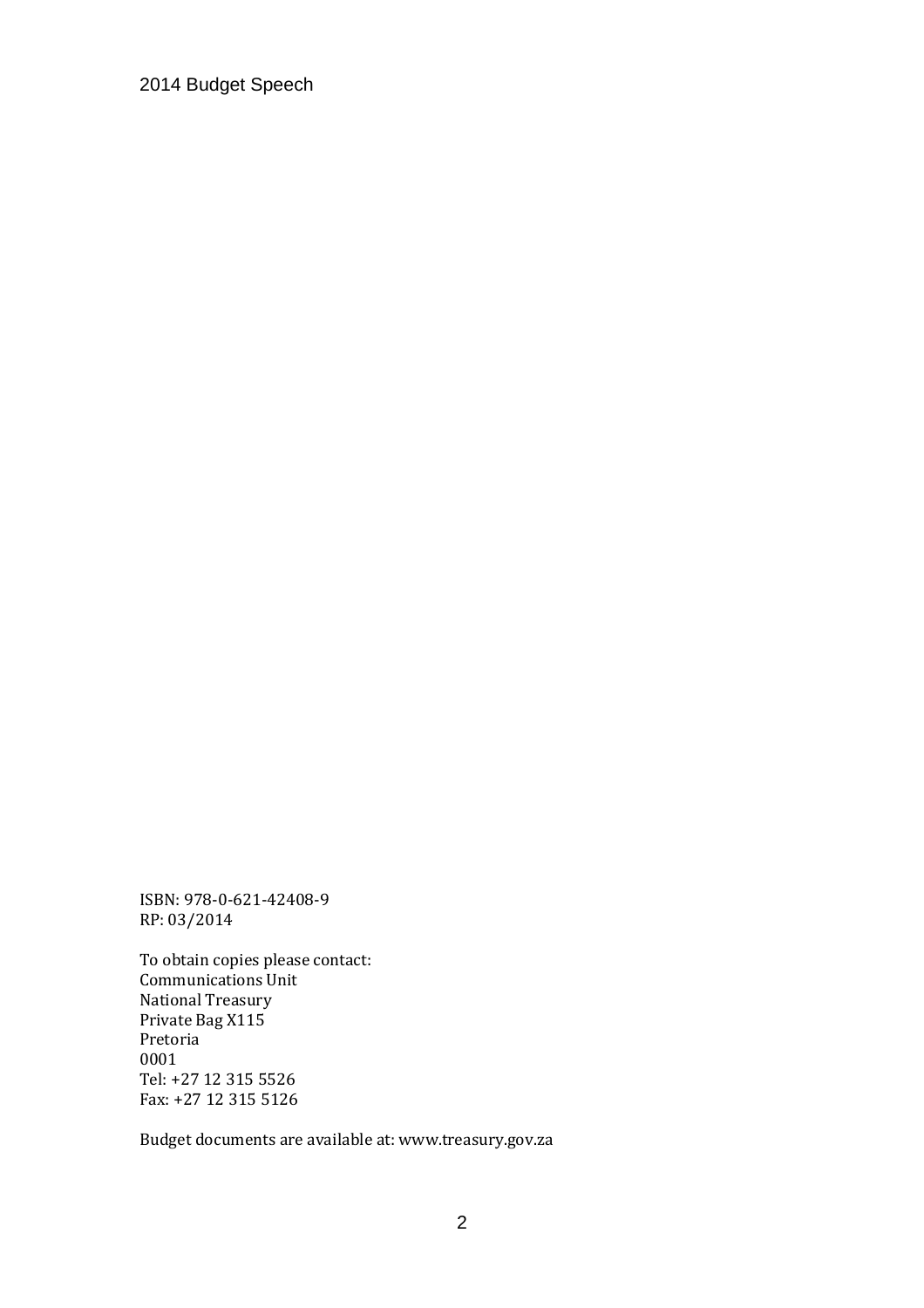Honourable Speaker

I have the honour to present the fifth and last budget of President Zuma's first administration.

In just over two months, we will again exercise our most fundamental expression of freedom – our right to vote for a new government.

Political emancipation is just the beginning of our journey towards justice and equality. In exercising the responsibilities that flow from democratic participation, we have the opportunity to create a better future for all. As Madiba wrote on his prison calendar in 1979, *"The purpose of freedom is to create it for others."*

At the outset, I want to thank all South Africans for your support, cooperation and encouragement. *Ngiyabonga, ndia livhuwa, enkosi, ke a leboga*....

We have achieved much over the past five years, in a very difficult postrecession climate. But there is more to do ahead, more to build, more to put right, more to learn, more to implement. We can only do this together.

Fellow South Africans, let me be frank with you – the world economy is still in difficulty, and global institutions are struggling to find their way.

In South Africa, we stabilised our economy after the 2008 crisis. We have achieved a recovery in growth and jobs. Yet we need to do more, together with labour, business and all stakeholders, to lead our economy in a new, bold direction for higher growth, decent work and greater equality.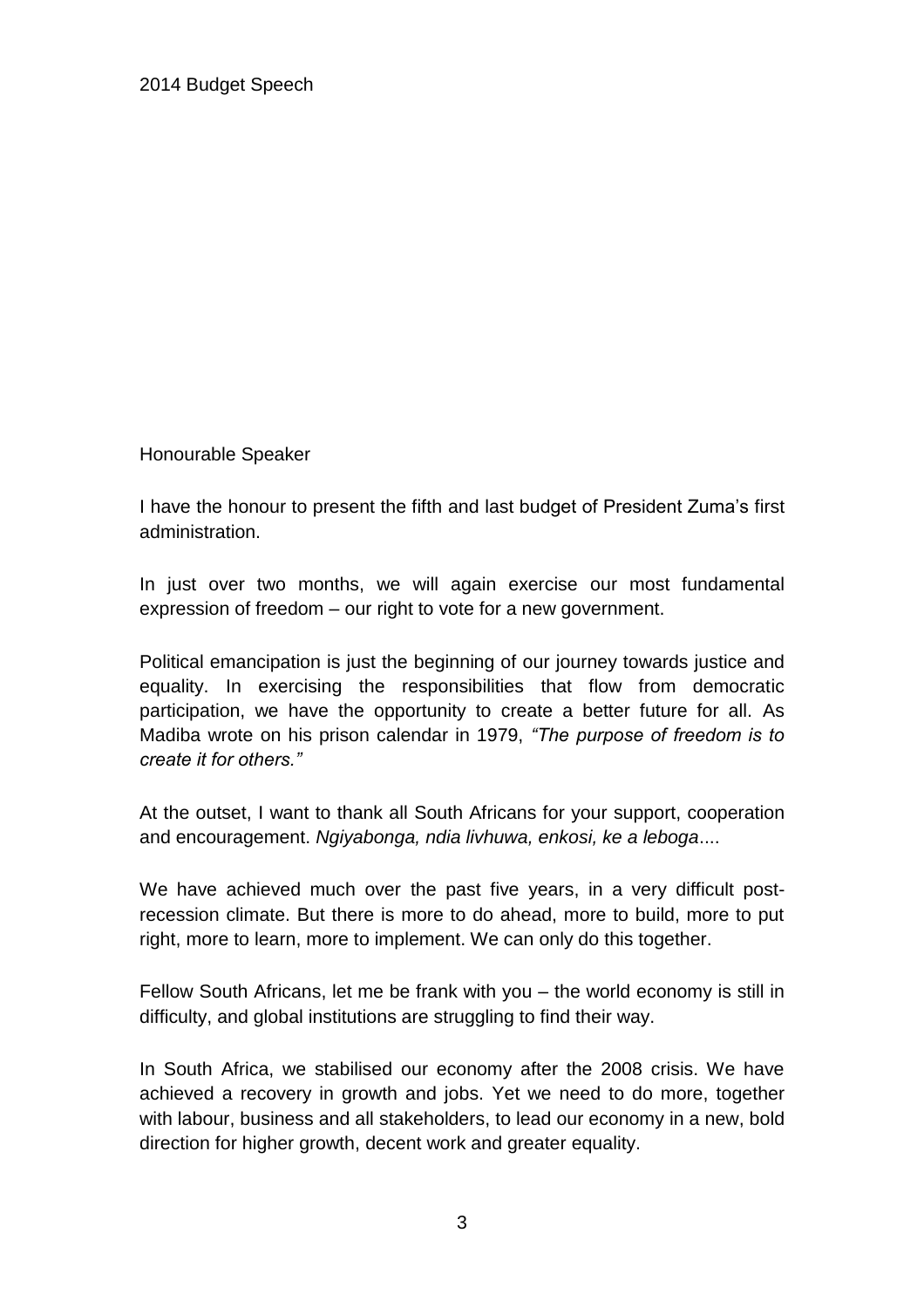Mister President, as you said in your reply to the State of the Nation debate: *"Twenty years of freedom and democracy have changed the face of our country. The last five years have further advanced change and a better life for all, especially the poor and the working class."*

# **An agenda for transformation**

Our plans for the period ahead are focused on the transformation imperatives that will accelerate growth, create work opportunities and build a more equal society.

This Budget lays the foundation for the structural reforms envisaged over the next term of this Government. It sets out the resource plan for an intensified implementation of our National Development Plan. It is tabled in the knowledge that all South Africans will gain from our economic transformation, just as we all share a new pride and identity in our Constitutional democracy.

So the new economic order we seek cannot just be a pact amongst elites, a coalition amongst stakeholders with vested interests. Nor can it be built on populist slogans or unrealistic promises. Our history tells us that progress has to be built on a vision and strategy shared by leaders and the people – a vision founded on realism and evidence.

We have to work together to radically change our economy. This means working with our major businesses so that they sparkle across the globe. It means working with black entrepreneurs to grow their companies across South Africa and beyond, working with small and large businesses to build value chain linkages that support dynamic export oriented, competitive enterprises. It means bringing those who are marginalised into the mainstream of opportunity and activity. It means a better standard of living for all.

Whether you are employed or unemployed, a young person caring for a family yet still going to school, someone looking for experience in order to move on to a better job, looking for skills or needing further education opportunities, working in a government employment programme or a temporary construction project, whether you are an unskilled worker or a young professional looking for opportunities to develop specialist experience – we can, together, move forward towards a better life for all.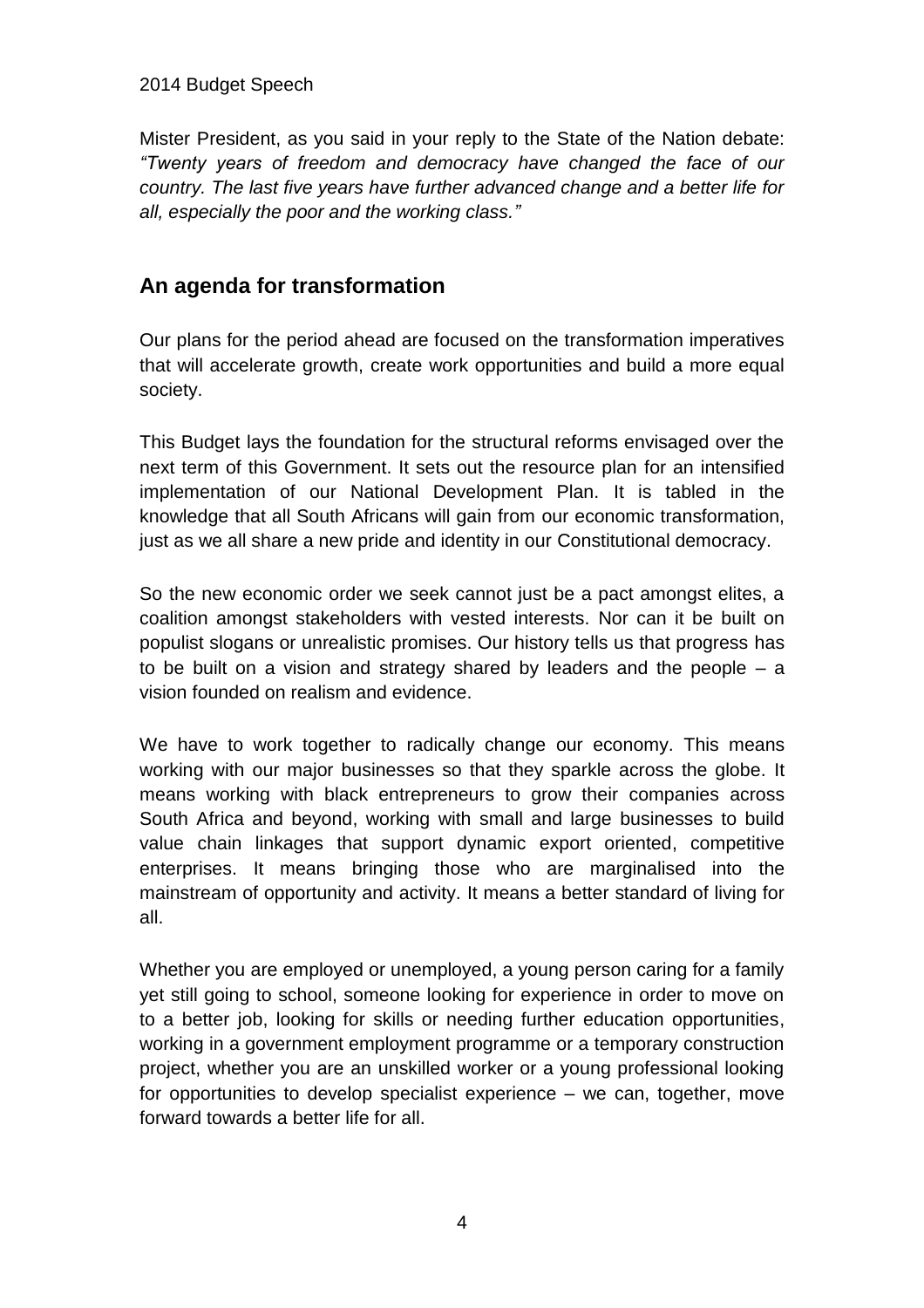It is time for a bold vision of our future as set out in the National Development Plan. It is time for action and implementation. It is time to move South Africa forward to the next stage of our historic journey to more rapid growth, jobs and development – time to leave behind poverty, joblessness and inequality!

### **Overview of the 2014 Budget**

Mister Speaker, allow me to summarise the key features of the 2014 Budget.

### *The economy*

- The global economic outlook remains unsteady some advanced economies have returned to growth, others continue to lag. The slowdown in quantitative easing by the Federal Reserve has caused further uncertainty to financial markets, currency volatility and capital outflows from emerging markets.
- South Africa's economy has continued to grow, but more slowly than projected a year ago. We expect growth of 2.7 per cent this year.
- A weaker exchange rate is a risk to the inflation outlook, but it supports exporters. Sustained improvements in competitiveness require further investment in infrastructure and a range of microeconomic reforms.

### *The budget framework*

- Despite slower economic growth, the 2013/14 budget deficit is projected to be 4 per cent of GDP, lower than projected in October.
- The deficit will narrow to 2.8 per cent of GDP over the medium term, and net debt will stabilise at about 45 per cent of GDP in 2016/17.
- Consolidated non-interest spending will amount to R1.1 trillion in 2014/15, growing to R1.3 trillion in 2016/17, increasing by about 2 per cent a year over the medium term.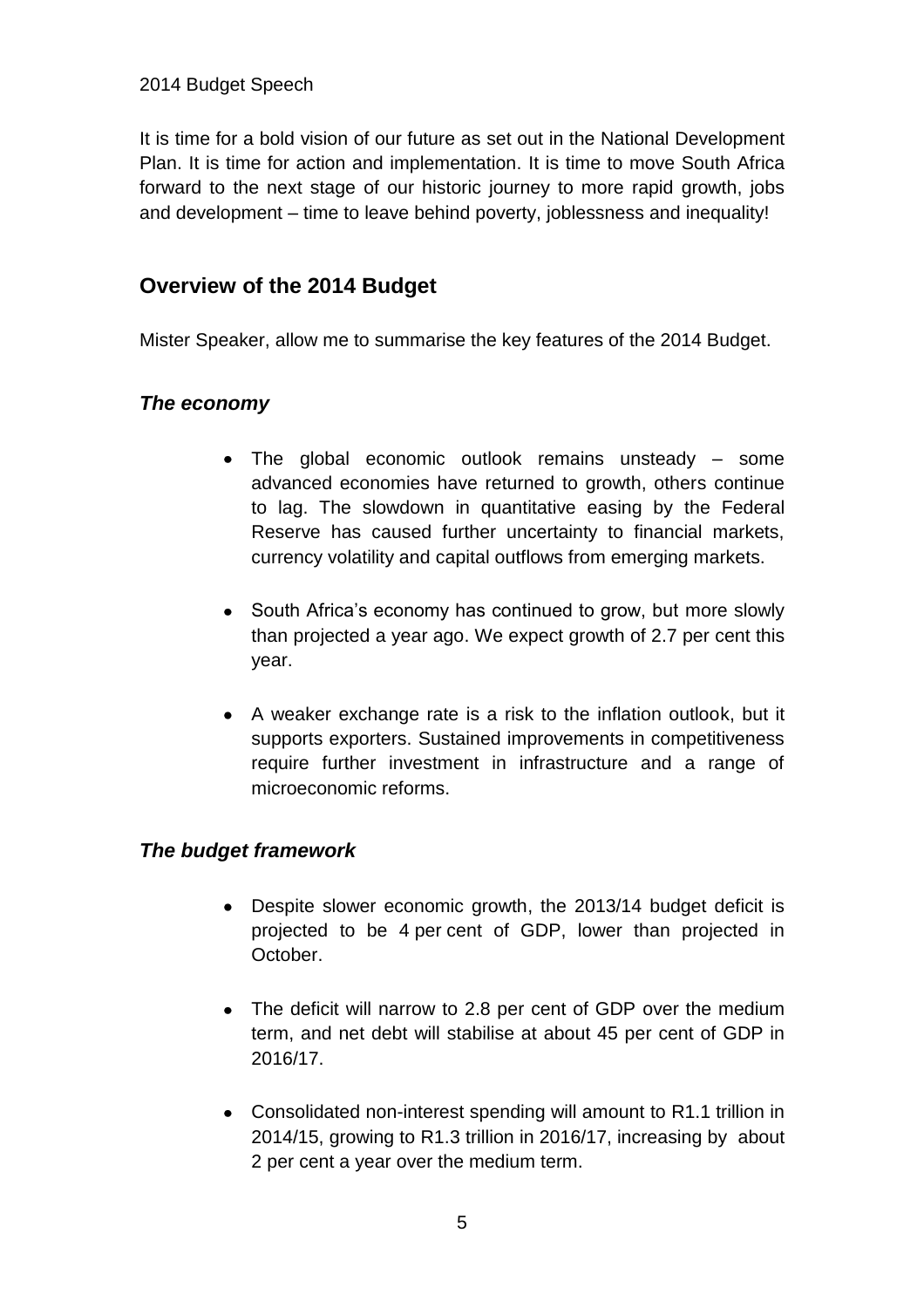- National government departments are allocated approximately 48 per cent of available funds, provinces 43 per cent and municipalities 9 per cent.
- Capital spending is the fastest-growing component of expenditure, and is set to exceed inflation by over 4 per cent a year.

### *Benefits to households*

- The Budget provides R9.3 billion in income tax relief to households.
- Government will expand its employment programmes over the next three years and continue to support job creation by the private sector.
- We will build 216 000 houses and connect 905 000 households to electricity over the MTEF period.
- The number of children receiving the child support grant will increase to 11.4 million.
- 433 schools will be rebuilt.

### *Support for businesses*

- Increased support and tax relief for entrepreneurs and small businesses is proposed.
- Incentives for industry are strengthened, including funding for special economic zones.
- Nearly 500 000 subsistence and small-holder farmers will receive training and financial support.

### *Financial security*

Further steps will be taken to make sure you have a secure income in retirement. Unnecessary costs in the system will be cut.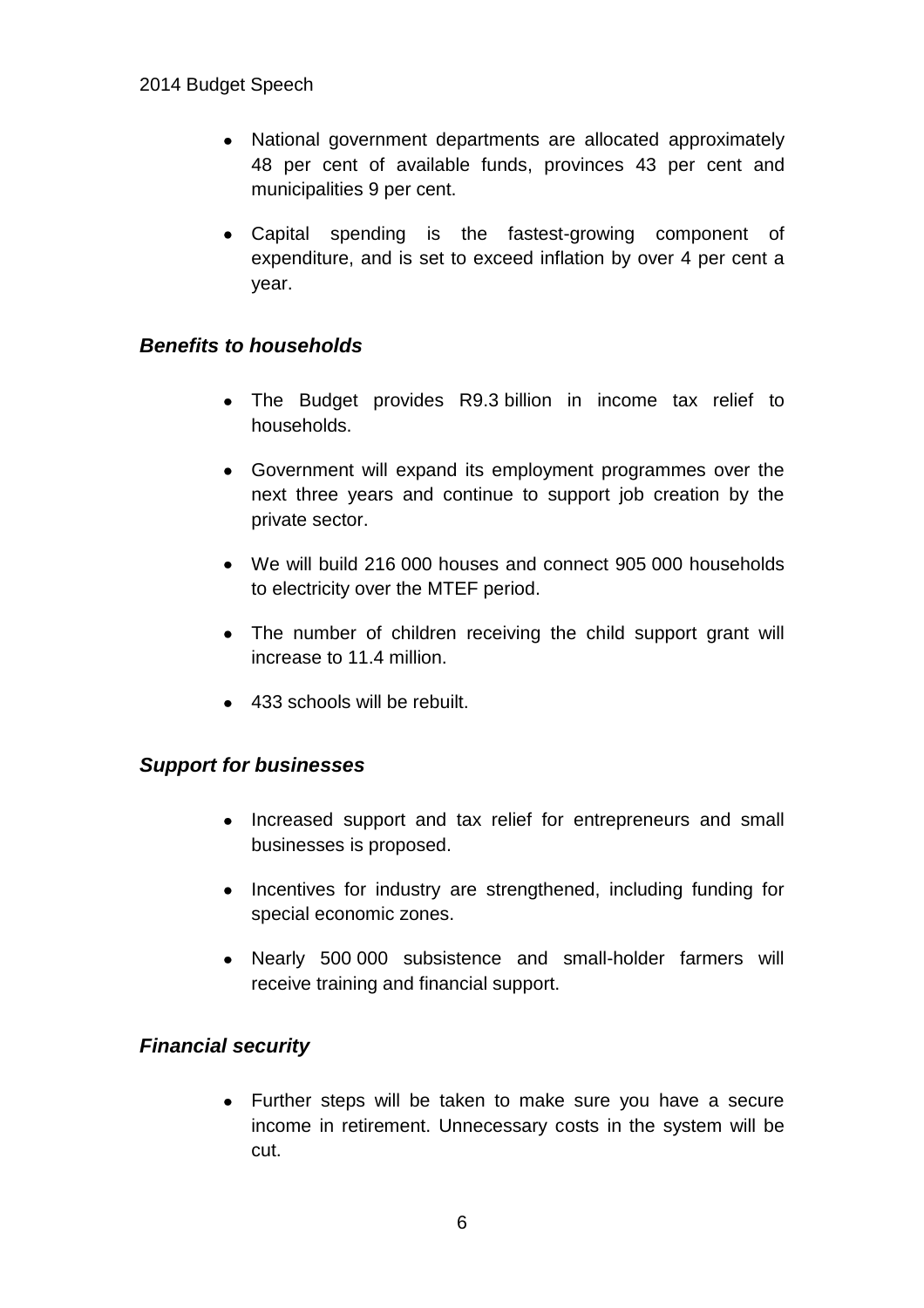# **Global crisis and response**

Your administration started out, Mister President, with an economy that, in rugby terms, might be called a "hospital pass".

We experienced a once-in-70-year economic earthquake, the aftershocks of which are not yet over. Today we can report to the South African people, on what we have done in the past five years to respond to this crisis.

We began on a firm footing:

- Growth of 5 per cent a year between 2003 and 2008,
- A steady expansion in employment, and
- A budget surplus for the first time in 50 years.

We were set back by the crisis:

- A collapse in commodity prices, sharp declines in international trade and a crisis in financial markets,
- The South African economy contracted by 1.5 per cent in 2009, nearly a million jobs were lost, and
- Government revenue in 2009/10 fell short of the budget target by R61 billion.

We stabilised the economy, and ensured a recovery:

- Our response was to implement an aggressive countercyclical fiscal adjustment.
- When global trade went into reverse, we took steps to improve competitiveness of businesses within the framework of the Industrial Policy Action Plan. We accelerated infrastructure investment and we expanded financial assistance to businesses in distress.
- We expanded the Community Work Programme.
- Unemployment insurance and our expanding social grants programme provided increased income support to the most vulnerable.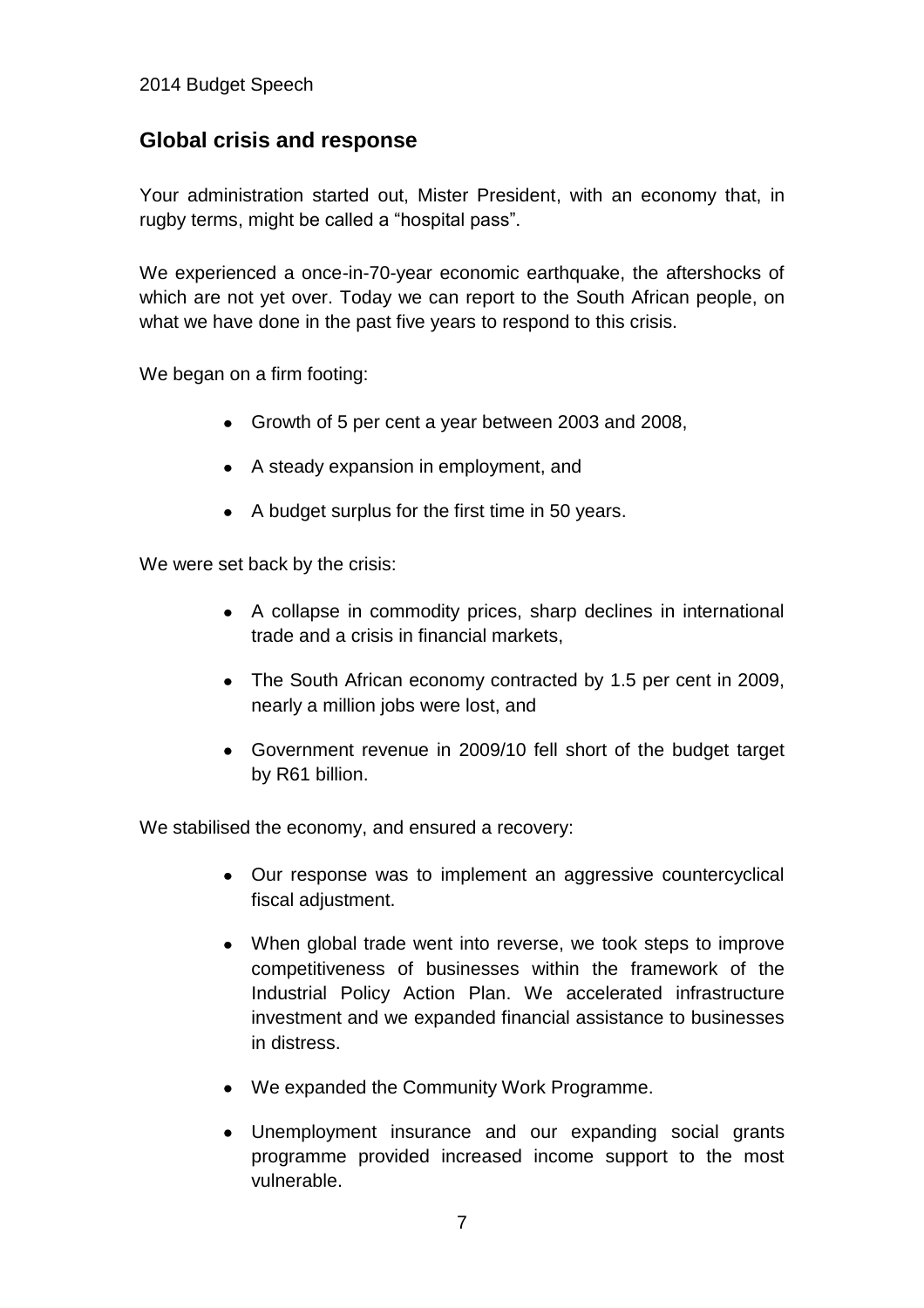Our response to the global crisis was founded on a collectively agreed framework for working together – government, business, labour and communities – facilitated by the National Economic Development and Labour Council.

And so although the great waves of financial turbulence and the slow growth in developed economies have constrained our economic recovery, we have recorded positive growth since 2010. We have more than recovered the jobs that were lost. And we have initiated a coordinated infrastructure investment programme. It is organised into seventeen Strategic Integrated Projects to catalyse opportunities in mining, industry, agriculture and services across the country. We have saved this country from the worst impact of the Great Recession!

# **What is to be done?**

Mr President, in 1987 ANC President Oliver Tambo said: *"South Africa today is a country of immense inequalities. The bedrock of our perspective is our commitment to the establishment of democracy in a South Africa that belongs to all who live in it, black and white. In keeping with this commitment to our people, our policy positions enshrined in the Freedom Charter have been formulated with the fullest participation of our people."*

Fellow South Africans, I can share with you that both Government and the ruling party, the ANC, have reviewed the successes of the past 20 years, understanding our weaknesses and strengths, and reflected on how best we can lead this country and all of our people to a better, more dynamic future.

Mister Speaker, no one in this house denies that South Africa is a different country from the one this House and the Government inherited in 1994. The facts speak for themselves! We have made immense strides in rebuilding a fragmented society and in opening opportunities to all South Africans.

Yet we still have an immense set of tasks and challenges facing us. We cannot just muddle through the next decade.

In fulfilling our aspirations in the Freedom Charter, we have a clear and comprehensive vision for South Africa in 2030, a plan for higher growth, decent work and greater equality – the NDP.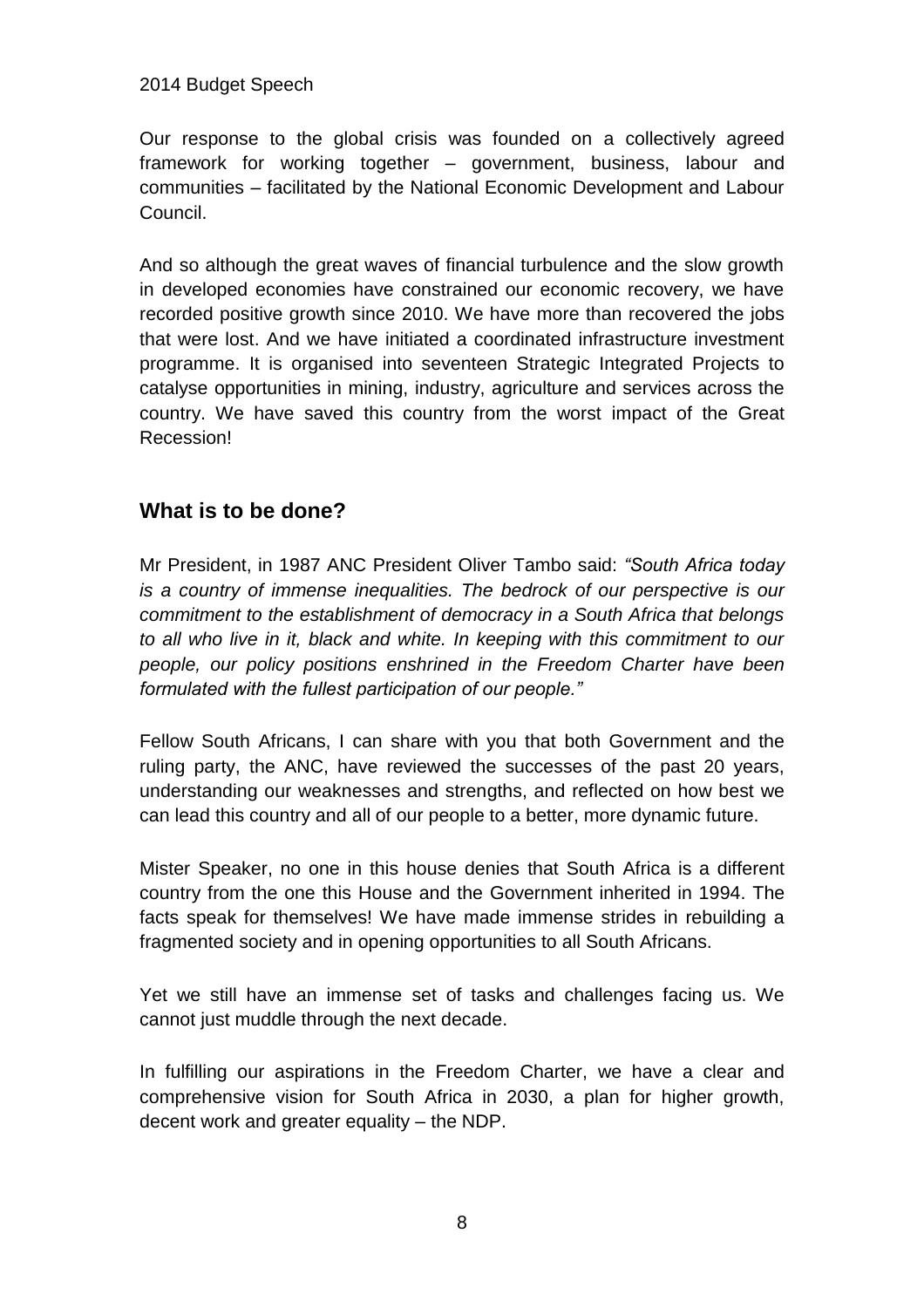As the first phase of implementing that vision we have a five-year plan and a medium term budget framework, so that step by step we can make a difference in the lives of all South Africans.

On these two foundations, we are able to offer bold and forthright leadership.

The next government will set out the details of its plans to deliver on the NDP after it takes office in May.

Let me explain.

# **The National Development Plan**

As I already indicated, this administration has prepared a National Development Plan, drawing on expertise and advice from South Africans of all walks of life. The NDP reflects the priorities underpinning this budget, and prepares the ground for the next phase of our economic and social transformation.

Central to the NDP, Mister Speaker, is our commitment to partnership – to a social compact to reduce poverty and inequality, and raise employment and investment.

To make more rapid progress in creating jobs and reducing poverty, we have to grow our economy at 5 per cent a year or more.

To achieve this, and to establish a growth path that is inclusive and rapidly promotes black economic development, a wide range of initiatives are under way:

- Accelerated public infrastructure investment,
- New spatial plans for cities, improved public transport and upgrading informal settlements,
- Support for special economic zones and manufacturing incentives in the Industrial Policy Action Plan,
- A tax incentive to encourage youth employment,
- Further expansion of public works programmes,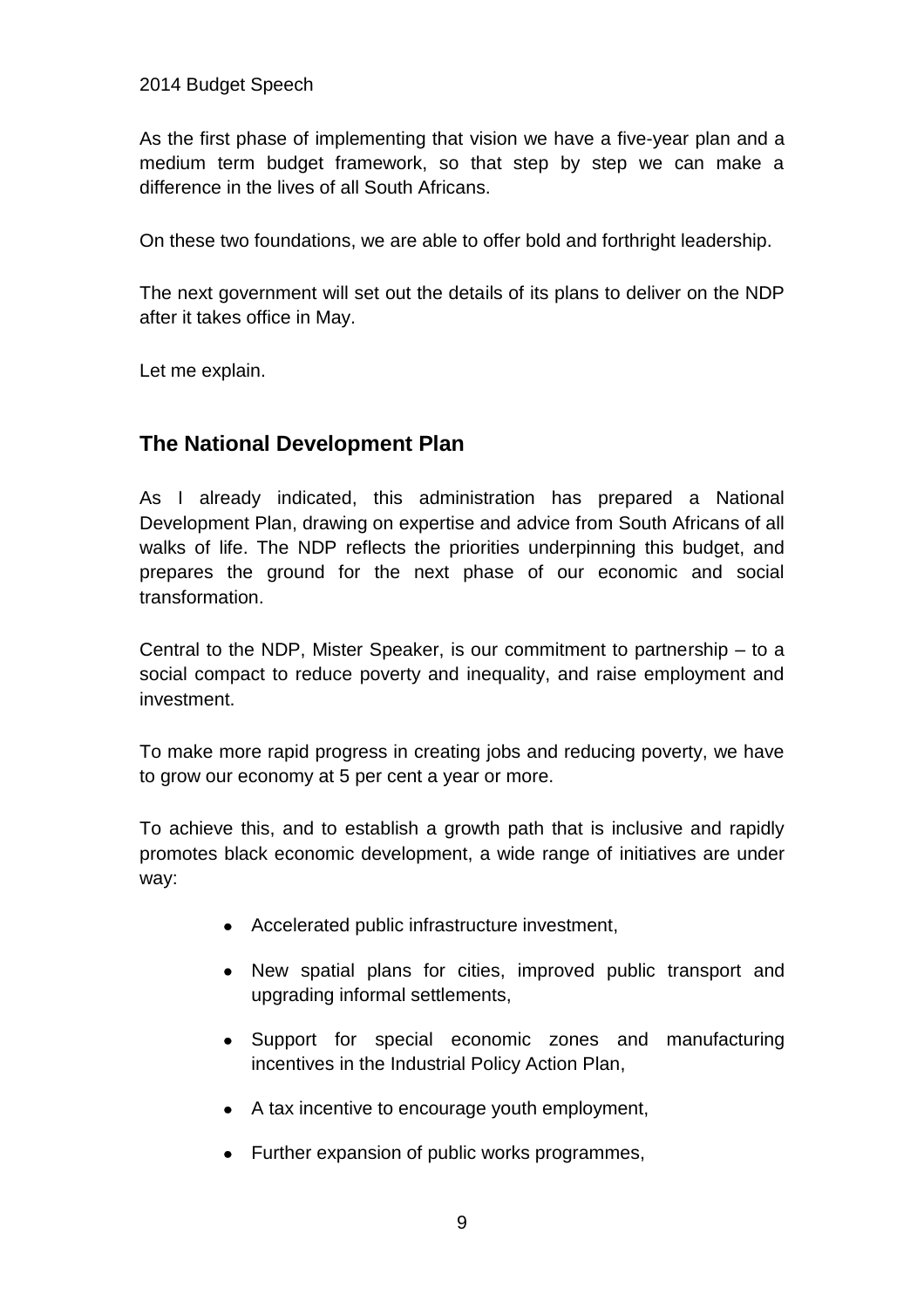- A renewed focus on accountability and quality in education,
- Phasing-in of National Health Insurance,
- Further investment in renewable energy and support for the transition to a low-carbon economy,
- Steps to professionalise the public service and overhaul procurement and supply chain management.

Yet I need to caution that success in implementing these plans depends on discipline, hard work, cooperation and sustained improvements in productivity, both in the public and the private sectors. Our present circumstances oblige us to live and spend modestly and keep a careful balance between social expenditure and support for growth.

And so in framing the 2014 Budget, Mister Speaker, we have reprioritised expenditure within the overall ceiling set in the October *Medium Term Budget Policy Statement*. The budget deficit will steadily decline over the period ahead.

Mister President, the next administration will inherit sound public finances, a platform for implementation of the NDP and a framework for collaboration with all stakeholders in driving social and economic transformation forward.

### **Government expenditure programmes**

Now let me come to some of the programmes that government will implement to further change the lives of our people.

- Government has spent more than R100 billion on employment programmes over the past five years, including municipal and provincial spending. More than 4 million job opportunities were funded over this time. Allocations will continue to grow strongly, and 6 million job opportunities will be created over the next five years.
- We have spent R115 billion on higher education over the past five years, including R18.6 billion on the National Student Financial Aid Scheme. Allocations to the NSFAS amount to R19.4 billion over the next three years, and will assist over 500 000 students a year.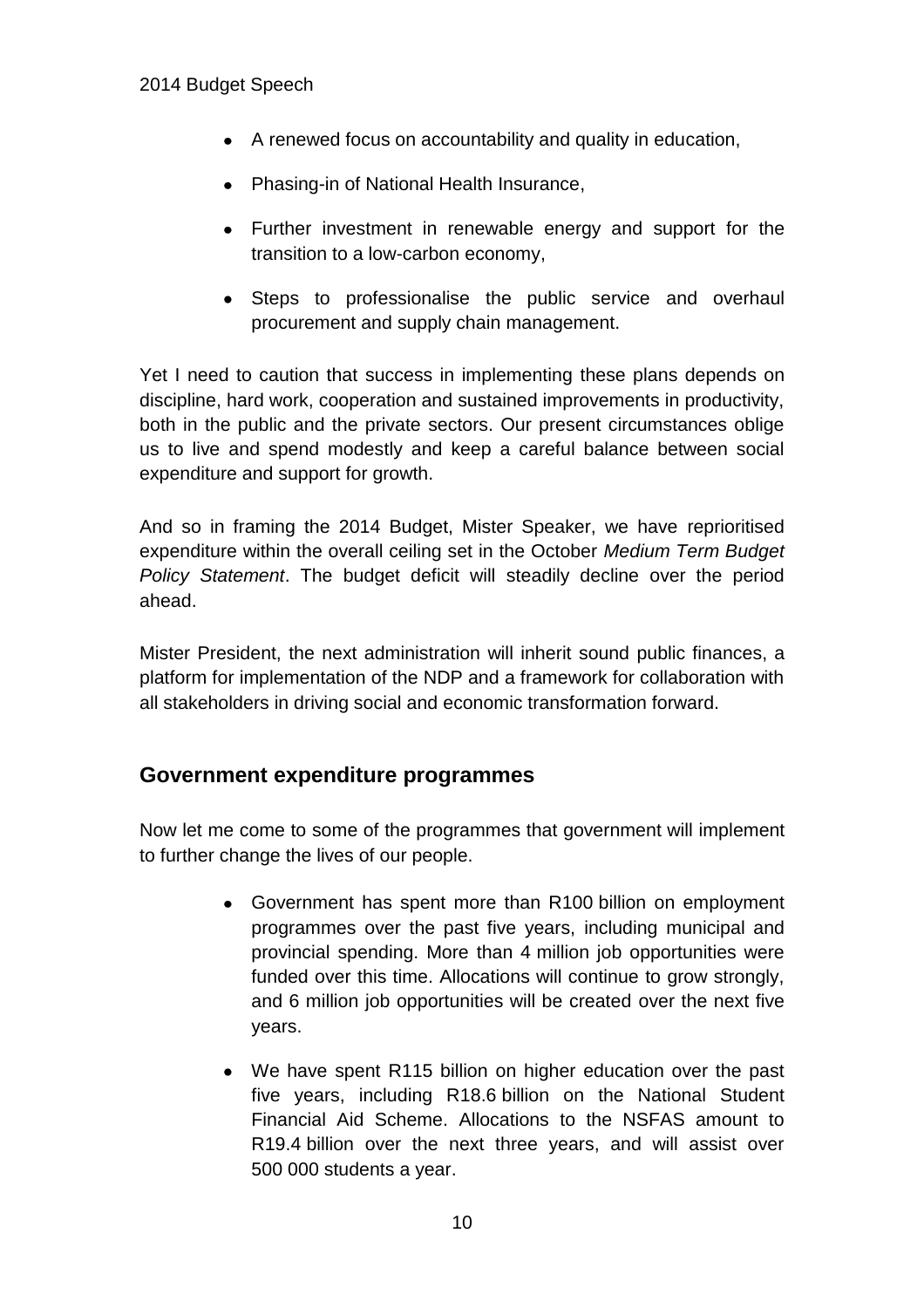- We have spent R41 billion on HIV and Aids programmes over the past five years, and R43.5 billion is budgeted over the next three years. We have spent R39 billion on 1 879 hospital and other health facility projects, and R26 billion is allocated over the MTEF period ahead.
- Spending on social assistance has risen from R75 billion in 2008/09 to R118 billion this year. The number of grant recipients has increased from 13.1 million in 2009 to 15.8 million today.
- Spending on Police Services will increase from R74 billion this year to R88 billion by 2016/17. Police services will be more accessible through infrastructure development, rural safety strategy will be implemented and the family child and offences unit will be strengthened.
- Spending on infrastructure amounted to R1 trillion over the past five years and will be R847 billion over the next three years.
- Spending on human settlement programmes amounted to R70 billion over the past five years, contributing to 590 000 houses being built. 850 000 households were connected to electricity over this period.
- Spending on industrial incentives amounted to R22 billion over the past five years. R21.8 billion is budgeted for the MTEF period ahead. 128 projects have been approved under the Automotive Investment Scheme, and more than 460 companies have benefited from the Clothing and Textiles Competitiveness Programme.

The spending plans contained in the 2014 Budget build on this administration's progress since 2009. Reprioritisation of resources aims to give greater impetus to programmes with the greatest developmental impact and proven implementation capacity.

The *Estimates of National Expenditure* provide detailed information on government's spending plans over the year ahead.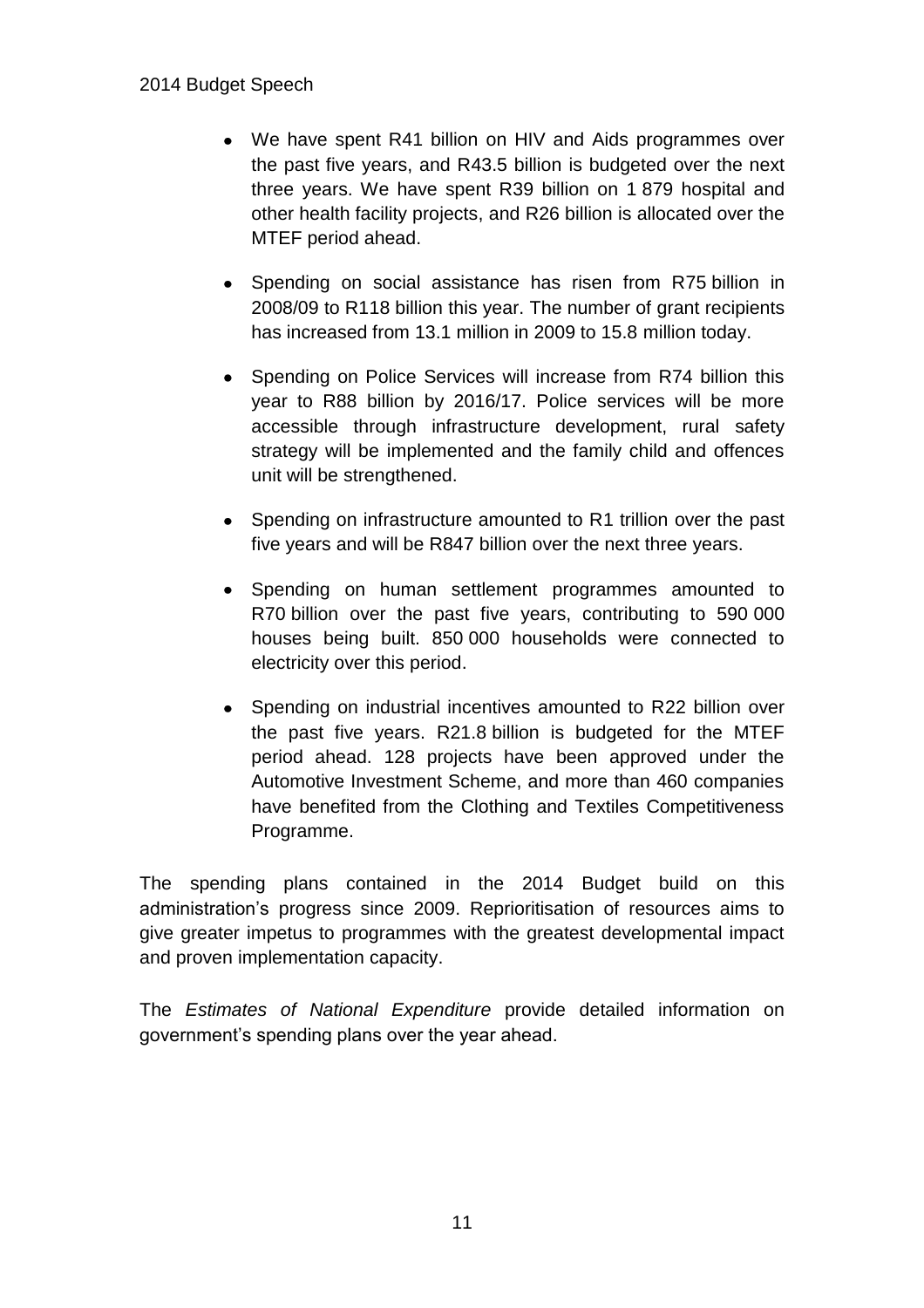### *Job creation*

Honourable Members, we know that job creation is a central priority of the National Development Plan. *Bantu bakuthi masibambisane sakhe amathuba emisebenzi* (Fellow South Africans, let us work together to create opportunities for employment.)

Since the low-point of the 2009 recession, employment has increased by approximately 1.3 million, as recorded in the Quarterly Labour Force Survey. But unemployment of 24 per cent of the work force is still far too high. And so Tshepo Sechele, a student at the Vaal University of Technology, quite rightly advises that *"government should have clear strategies for youth development and employment for the next 5 to 20 years*."

We have such a strategy. It includes:

- Stepped up implementation of the expanded public works programme.
- Implementation of the Community Work Programme in every municipality by 2017.
- Introduction this year of the youth employment tax incentive, which in its first month has recorded 56 000 beneficiaries.
- Establishment of special economic zones, industrial incentives, and support for agriculture and labour-intensive sectors.
- Ramping-up of skills development and further education and training programmes.
- Housing investment, support for small and medium enterprises and the Jobs Fund partnerships with private and public sector development agencies.

Billions of rand have been allocated to these programmes.

And to support those who lose their jobs in difficult times, Minister Oliphant has introduced proposals to extend unemployment benefits from 238 to 365 days, on condition that claimants are actively seeking work.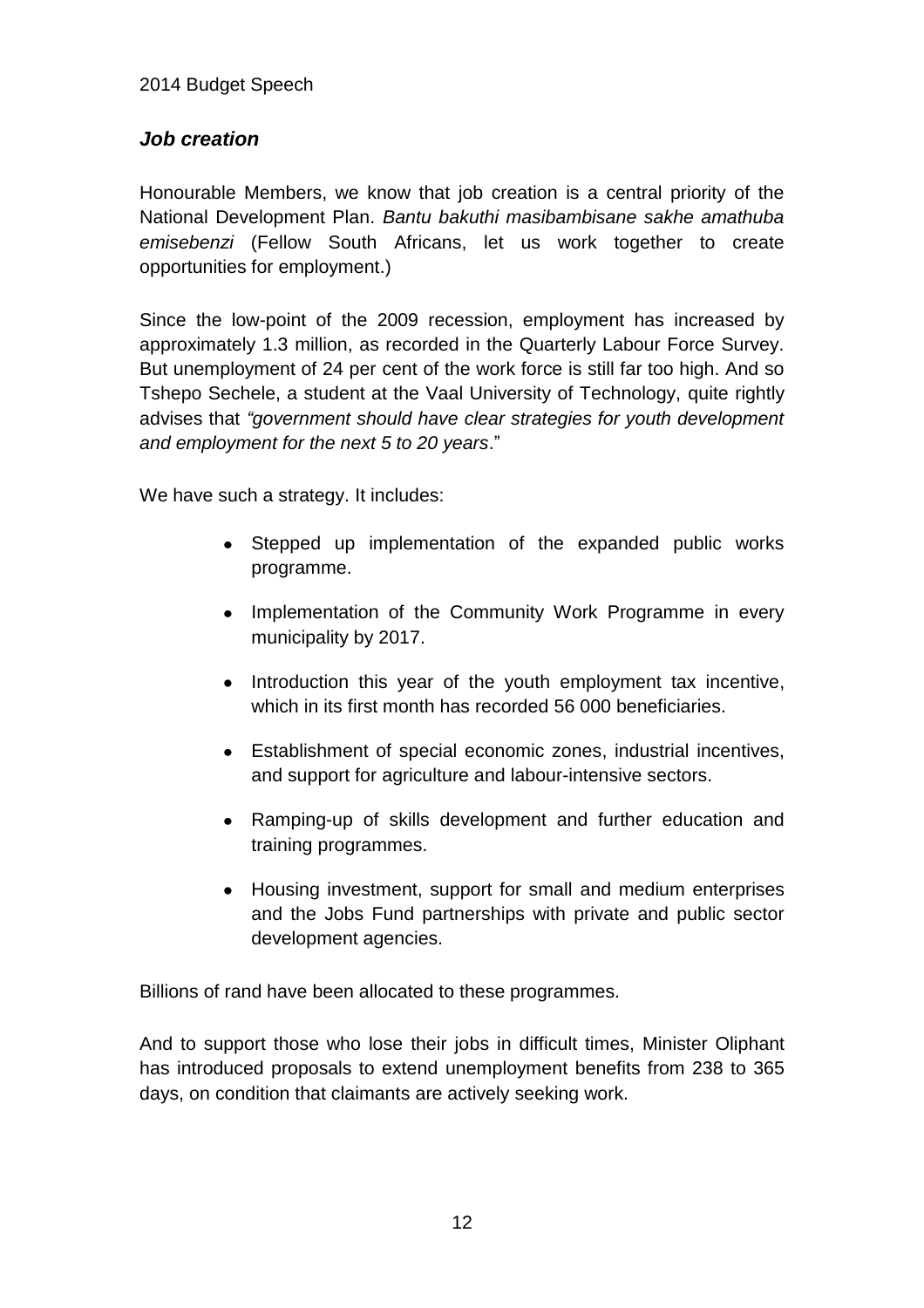### *Social assistance grants*

The number of people eligible for grants is due to reach 16.5 million by 2016/17. The recent re-registration of grant recipients and the introduction of a new payment system have lowered the cost of administration. One million invalid beneficiaries were removed from the system. Social grants are meant for those who need them most.

Grant recipients will receive the following increases this year:

- The old age and disability grants will increase in April from R1270 a month to R1350,
- The foster care grant will increase from R800 to R830, and
- The child support grant will increase from R300 to R310 a month in April, and to R320 in October.

### *National Health Insurance*

This administration has also launched a far-reaching reform to make quality healthcare affordable to all South Africans. The Department of Health's white paper on NHI and a financing paper by the National Treasury have been completed and will be tabled in Cabinet shortly. The unfolding of NHI is premised on two pillars being put in place. Improvements have to be made in public sector health delivery, and the high cost of private health care has to be reduced. This approach is supported by the World Health Organisation.

NHI pilot districts have been established in every province, supported by funding for NHI as a conditional grant. In addition to hospital and clinic building and refurbishment programmes, R1.2 billion has been allocated for piloting general practitioners' contracts. An Office of Health Standards Compliance has been established to ensure that public healthcare provision meets the required standards. A new funding framework for the National Health Laboratory Services and associated research activities has been agreed.

But the improvements to this country's health system over the past five years are best seen in our rising life expectancy, the reduction in infant, child and maternal mortality and the changed lives of 2.5 million people who now have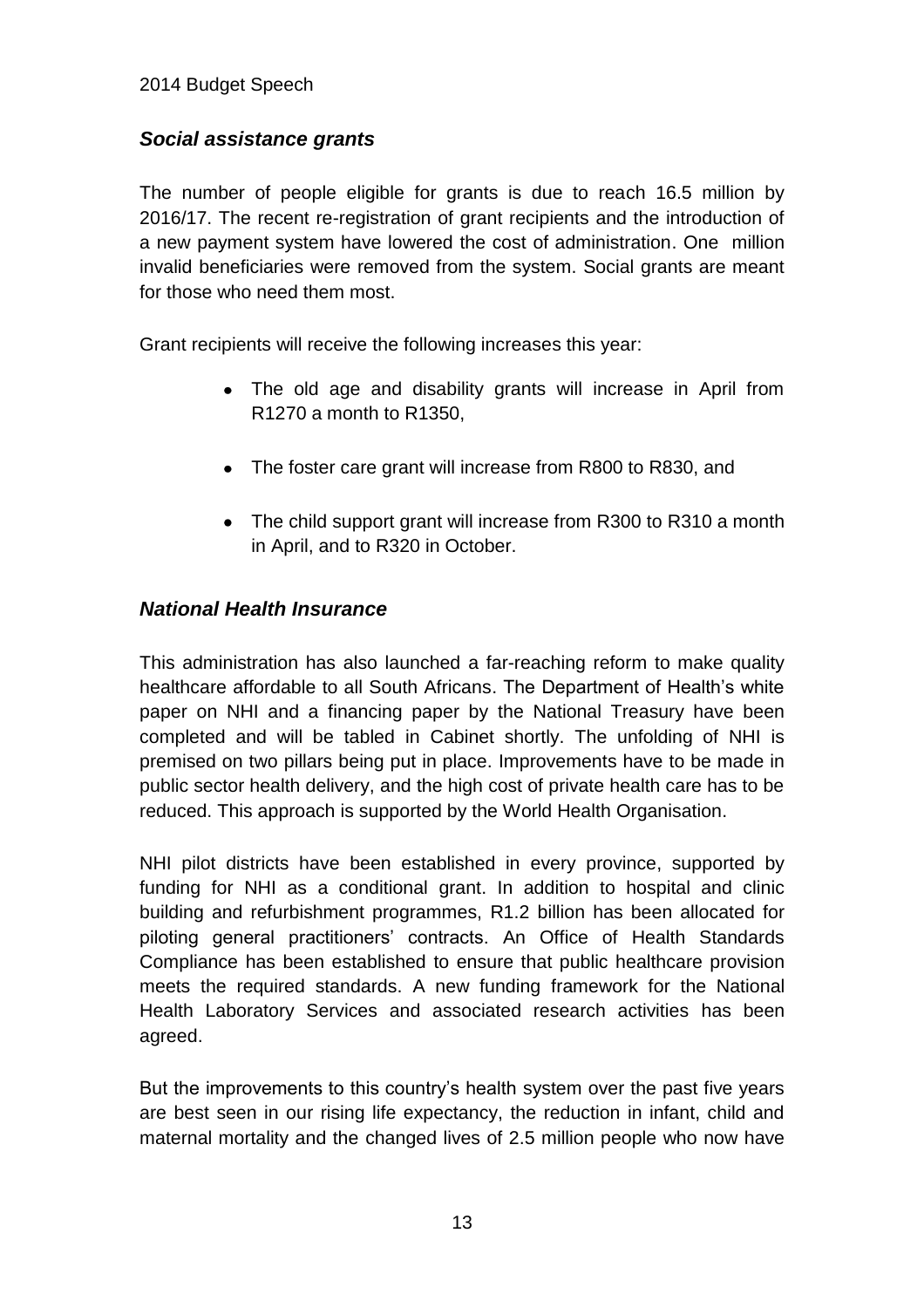access to anti-retrovirals. Over the period ahead, enrolment in the HIV treatment programme will expand by about 500 000 a year.

#### *Education*

We have also made strides in improving access to education over the past five years.

- In 2007, 5 million learners had access to free education; this year the number reached 8.8 million.
- Grade R enrolment has increased from 544 000 in 2009 to 779 000 this year.
- The national school nutrition programme now feeds 8.7 million children.
- The Funza Lushaka bursary scheme supported 3 950 graduates qualifying for placement as teachers in 2013.

Through the National Education Collaboration Trust, government, business, labour and civil society will pool resources and work together to restore schools and improve education outcomes in the period ahead.

The allocation to the National Student Financial Aid Scheme increases from R5.1 billion last year to R6.6 billion in 2016/17. This will increase the number of FET college bursaries to 292 000 and will assist over 236 000 students to attend university by 2016/17.

As is emphasised in the NDP, improvements in education are critical. Dashen Shivambu from Polokwane was one of many who wrote to me in support of Minister Nzimande's plans: *"I would like you to put more money on the table for Higher Education as more funding is required."* So the 2014 Budget again gives special priority to education.

### *Infrastructure investment*

Mister President, under your leadership of the Presidential Infrastructure Coordination Commission, coordinated by Minister Patel's department, we are now making progress in overcoming infrastructure backlogs and investing for more inclusive growth and development. Public infrastructure investment will amount to R847 billion over the next three years.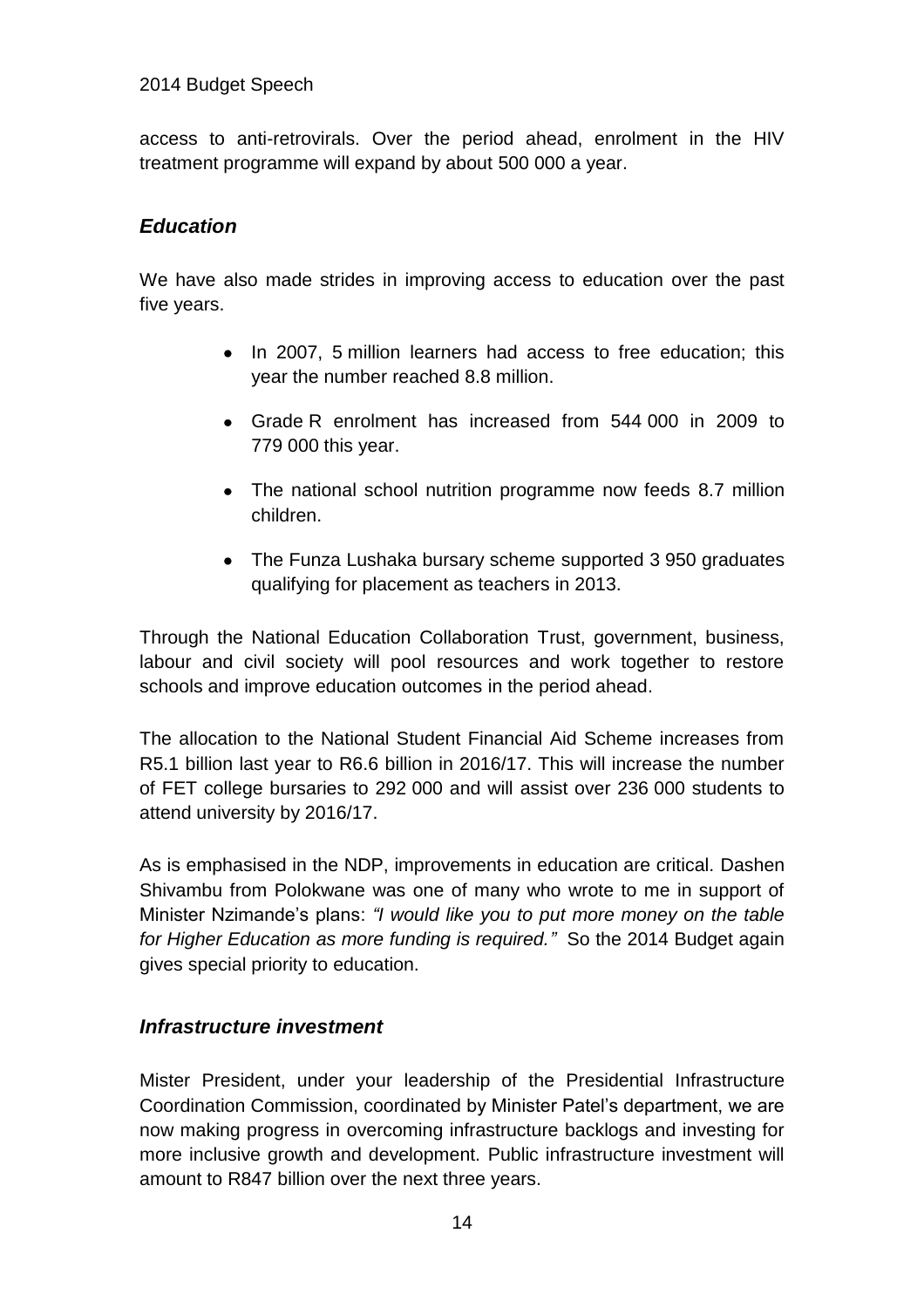- The first unit of the Medupi power station is expected to be completed towards the end of this year.
- Transnet has increased capacity on its coal line. Plans are in place to further expand the coal, iron ore and manganese lines.
- The Passenger Rail Agency of South Africa refurbished 500 metrorail coaches last year, and its new rolling stock procurement programme will get under way this year.
- Spending on social infrastructure which includes health, education and community facilities – will increase from R30 billion in 2012/13 to R43 billion in 2016/17. Priority will be given to programmes to eradicate school infrastructure backlogs and to refurbish clinics and hospitals.
- A programme to rehabilitate 35 dams has been completed, and work is in progress on the country's five large water transfer schemes.
- In 2014/15, a total of R40 billion in infrastructure grants will be transferred to local governments for their water, sanitation, energy and environmental functions.

The private sector is also making an increasing contribution to infrastructure investment. Contracts for 47 renewable energy projects were concluded in 2012 and 2013, many of which are already under construction. These will add 2 460 MW of power capacity, and investment of R70 billion. A further R45 billion in investment will be contracted this year.

### *Unlocking city development and municipal service delivery*

Our development plans also focus on overcoming the spatial fragmentation of South Africa's built environment, improved public transport and accelerated investment in human settlements.

An integrated city development grant has been introduced to strengthen longterm city planning and encourage private investment in urban development. It will amount to R814 million over the medium term.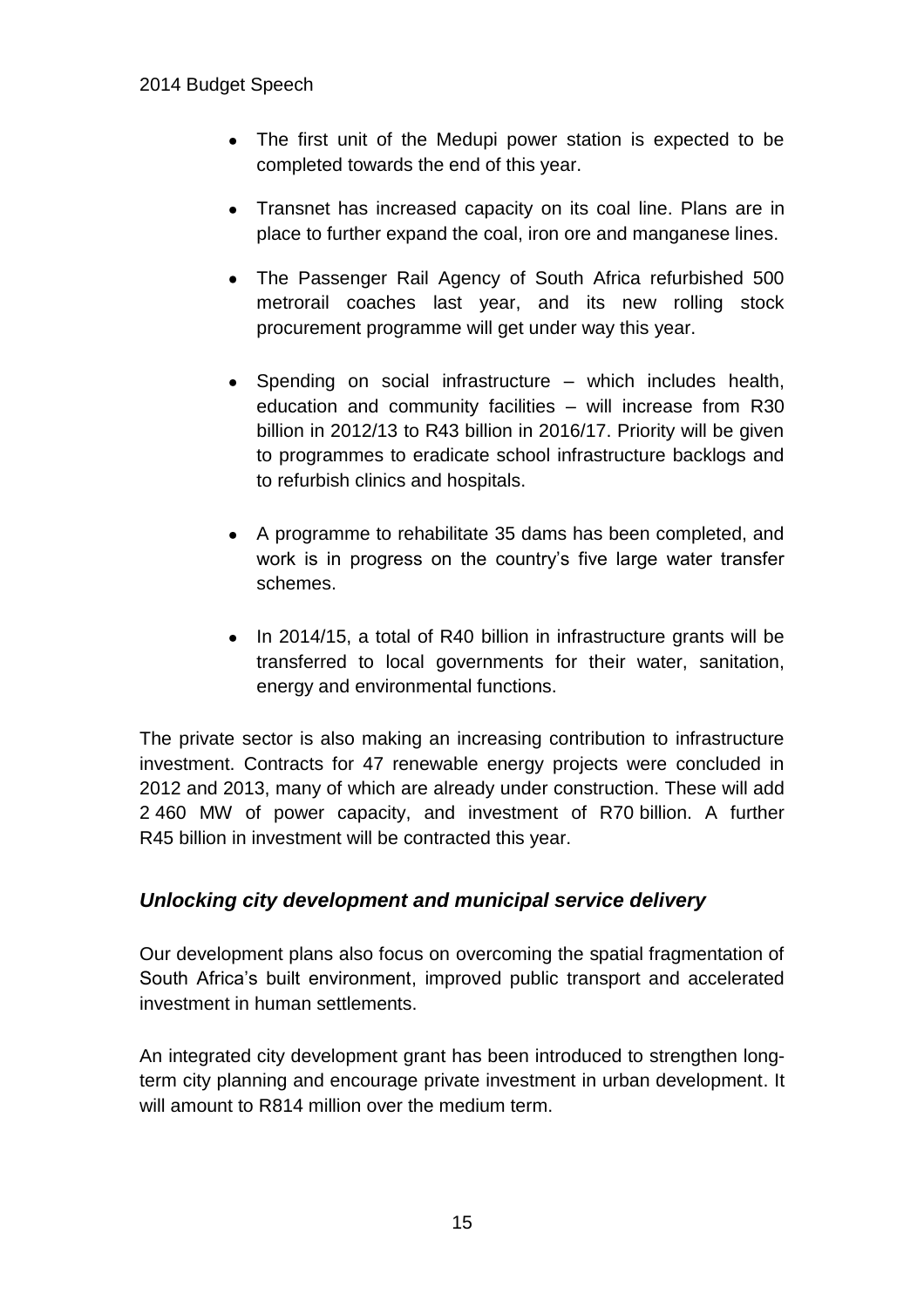The assignment this year of the human settlements function to metropolitan municipalities is a vital intervention in accelerating housing investment and integrated urban development.

Over the next three years, national government will allocate R105 billion to municipalities for free basic water, sanitation, electricity and refuse removal services.

In rural districts, Minister Nkwinti's development initiatives are gaining momentum and water supply and sanitation programmes are in progress.

R3.9 billion has been allocated to capacity building programmes over the MTEF, targeted at small towns and rural municipalities. Billions of rands are allocated for Special initiatives include:

- conditional grants to municipalities,
- Municipal Infrastructure Support Agency,
- human settlements Upgrading Support Programme in 53 municipalities,
- managing the human settlements function, and
- settlement upgrading in mining towns.

### *Measures to promote economic growth*

Mister Speaker, our policy is inclusive growth – in the words of the NDP, to strengthen the *"virtuous cycle of growth and development."* Over the medium term, several spending plans and tax measures are aimed at addressing structural economic challenges and promoting the stronger, more inclusive growth envisaged in the NDP:

- Manufacturing development incentives are allocated R10.3 billion over the next three years, in addition to tax relief offered through incentive programmes.
- The economic competitiveness and support programme will provide R15.2 billion to businesses to upgrade machinery and increase productivity over the MTEF period.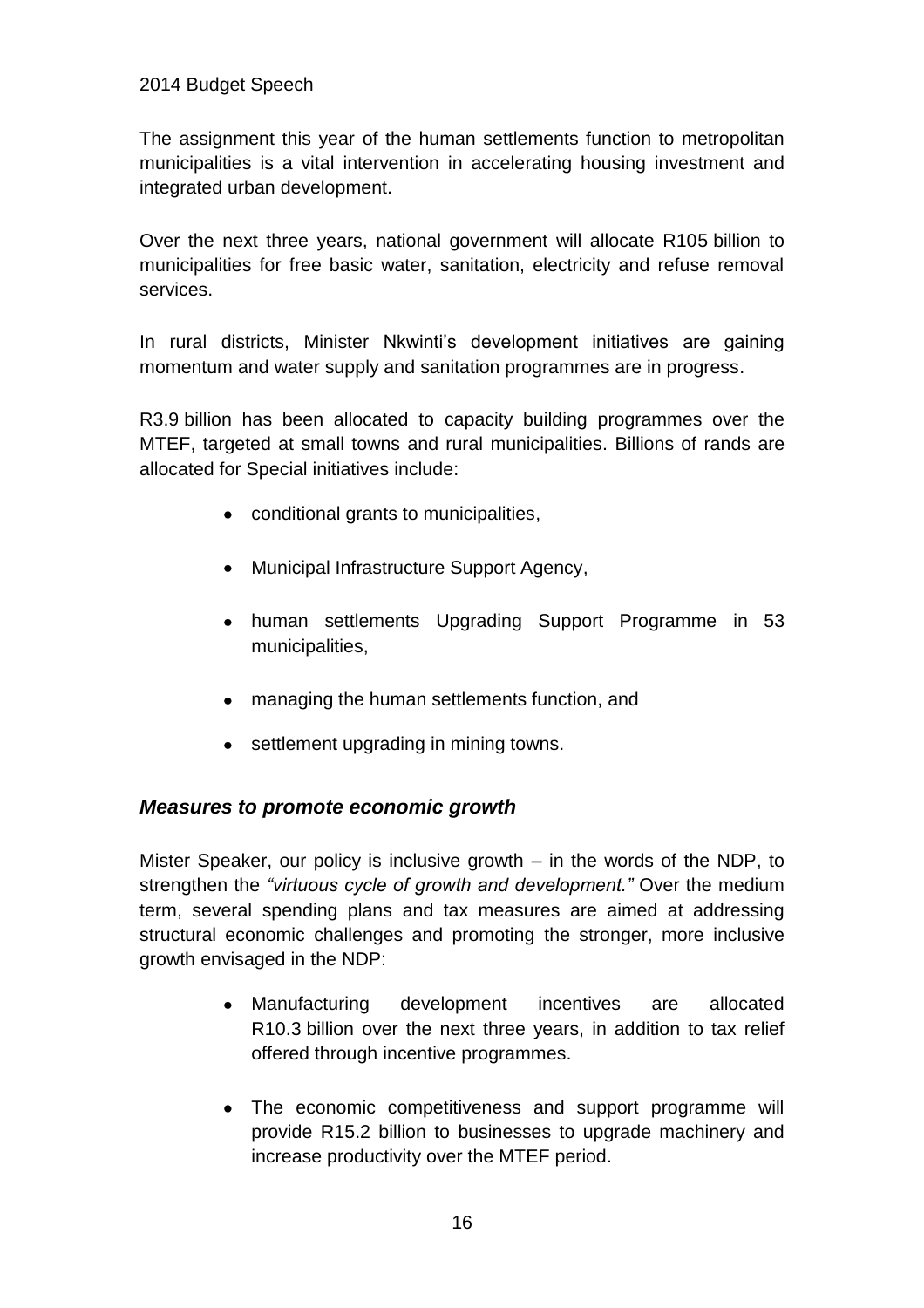- Special economic zones are allocated R3.6 billion to promote value-added exports and generate jobs in economically disadvantaged parts of the country.
- In support of the digital broadcast migration programme, R620 million will be allocated in the adjustments appropriation this year, from funds to be surrendered to the National Revenue Fund by Sentech.
- Government is developing an agricultural policy action plan to support the NDP's target of creating one million jobs in agriculture and land reform by 2030. Over R7 billion will be spent on conditional grants to provinces to support about 435 000 subsistence and 54 500 small holder farmers and to improve extension services.
- To boost domestic food production and reduce reliance on imports, the Fetsa Tlala initiative aims to bring an additional one million hectares into cultivation by 2019, creating 300 000 jobs. Meanwhile, the comprehensive agriculture support programme grant, which receives R1.6 billion per year over the medium term, aims to increase farm output, especially for the beneficiaries of land reform.

### *Small businesses and entrepreneurship*

Mister President, you have rightly reminded us that employment creation is mainly the responsibility of the private sector.

I have again received many tips on the challenges faced by small and medium-sized businesses. Sharon Bosii, from Pretoria, suggests that government *"must offer incentives … to help small businesses."* Sharon, we agree. This budget allocates R6.5 billion over three years to support small and medium enterprises.

We have also accepted two recommendations of the Judge Davis Tax Committee which will ease the compliance burden of small businesses:

> The turnover tax regime will be amended to further reduce the tax burden on micro-enterprises.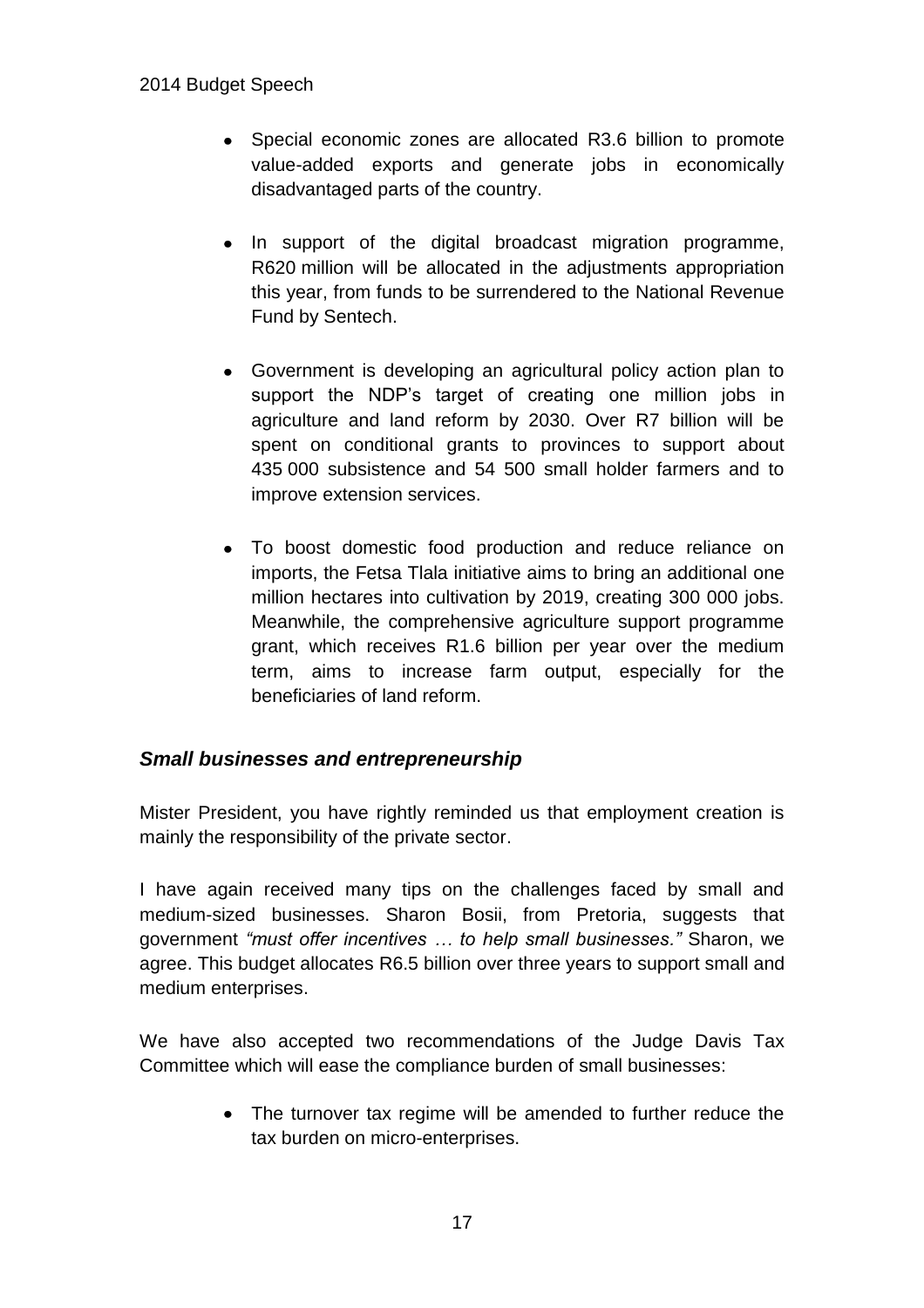Consideration is being given to replacing the graduated tax structure for small business corporations with a refundable tax compliance credit.

Amendments will be made to the venture capital company tax regime, and the rules related to access to foreign capital will be eased to enhance support for entrepreneurial development.

Subject to appropriate tax treatment, amendments will be made to the intellectual property rules as part of this reform.

In further support of entrepreneurial development, we propose to provide tax relief to organisations involved in small enterprise development through grantmaking. As a complementary measure, grants received by small and mediumsized enterprises will be tax exempt, regardless of the source of funds.

# **Global situation**

Mister Speaker, ultimately it is the state of the global economy and the dynamism and agility of the SA economy that shapes inclusive growth, job creation and development.

The global economy, with which SA is connected, is not yet on a path of sustained recovery. In the words of the G20 communique, *" the global economy remains far from achieving strong, sustained and balanced growth".*

Global growth gathered momentum in 2013, led by a recovery in the advanced economies. This recovery is expected to continue into 2014, to an expected 3.9 per cent in 2015.

The recovery in the United States has prompted the US Federal Reserve to taper its quantitative easing programme. We have already seen considerable swings in capital flows in South Africa and other emerging markets. Interest rates are likely to rise. Currencies will be weaker and volatile.

Growth in Europe, which is a major trading partner, remains subdued. Doubts about its banking system remain.

However, China still grows at a dynamic 7.5 per cent and India is expected to record 5.4 per cent this year. Brazil remains flat at 2.3 per cent.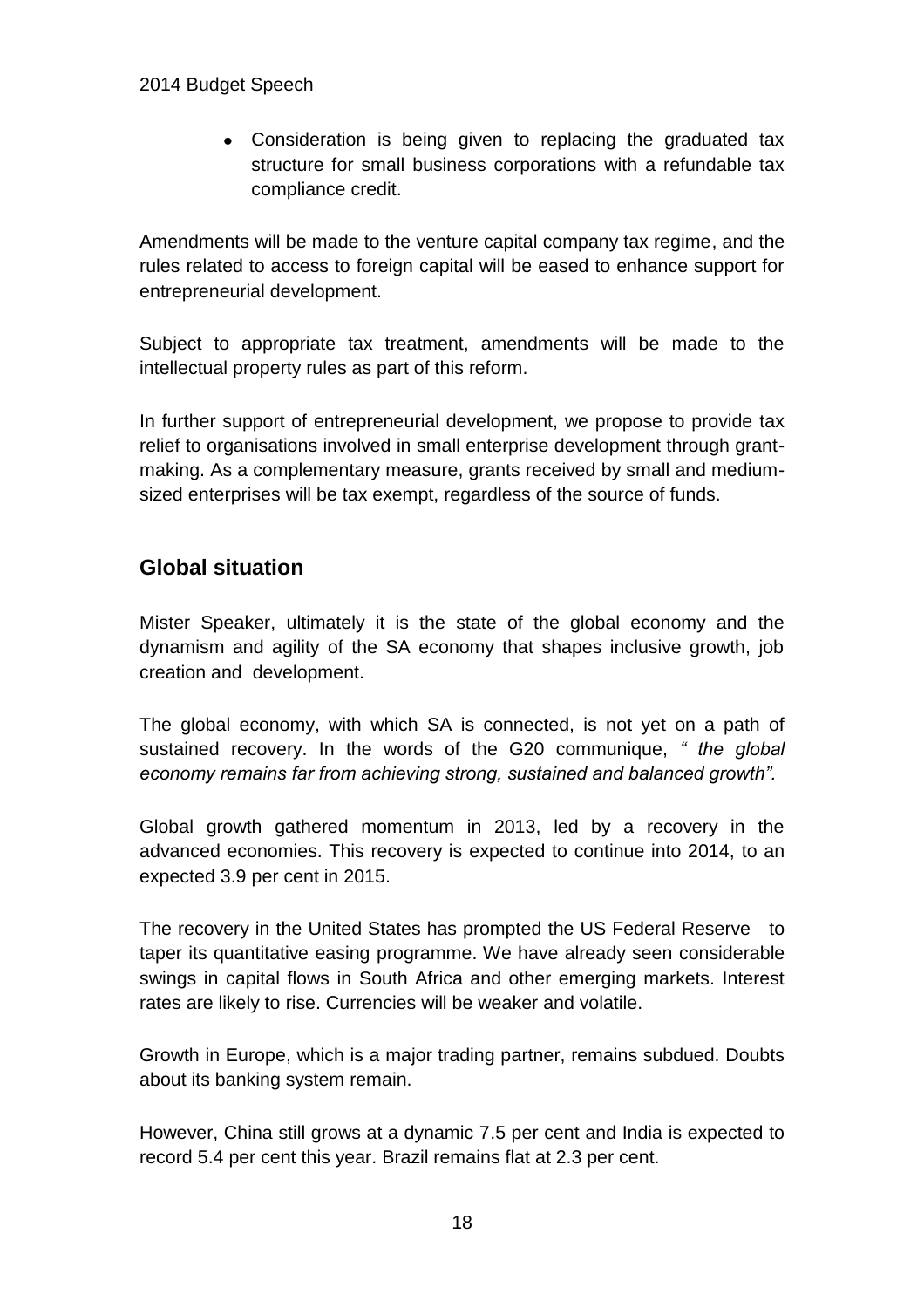The African continent is expected to grow at around 6 per cent a year over the next two years.

# **The G20, new global turbulence and emerging markets**

The world would be a better place, Mister Speaker, if there were greater understanding of the power of cooperative action. We welcome the constructive tone emerging from the G20 meeting last weekend. We welcome the commitment to increase global output by \$2 trillion and to increase jobs.

Nonetheless, we remain concerned about the self-justifying narrative from certain quarters in the developed world – the idea that emerging markets are the "problem", that they must "get their houses in order" and that global cooperation for a more humane and sustainable future is a project for another day.

These are voices from precisely those places where huge regulatory failures led to the financial earthquake we have experienced. Geo-political gamesmanship is the order of the day, collaboration in addressing global challenges is deferred and global statesmanship is in retreat.

As Africa rises, building democratic institutions, expanding infrastructure and growing trade and employment, the central priority will remain overcoming poverty and inequality through initiatives that shape our own growth path, and partnerships that create our own destiny.

# **South Africa's economic outlook**

As global economic growth recovers there will be opportunities and risks for our economy. These developments have the potential to increase our exports.

Among our emerging market partners, growth remains strong but demand for mineral products has moderated and is unlikely to pick up soon. The prices of our largest sources of foreign earnings remain depressed.

However, the rand remains an effective shock absorber against global volatility. Recent movements of the currency have been supportive of export growth while reducing the country's reliance on capital inflows.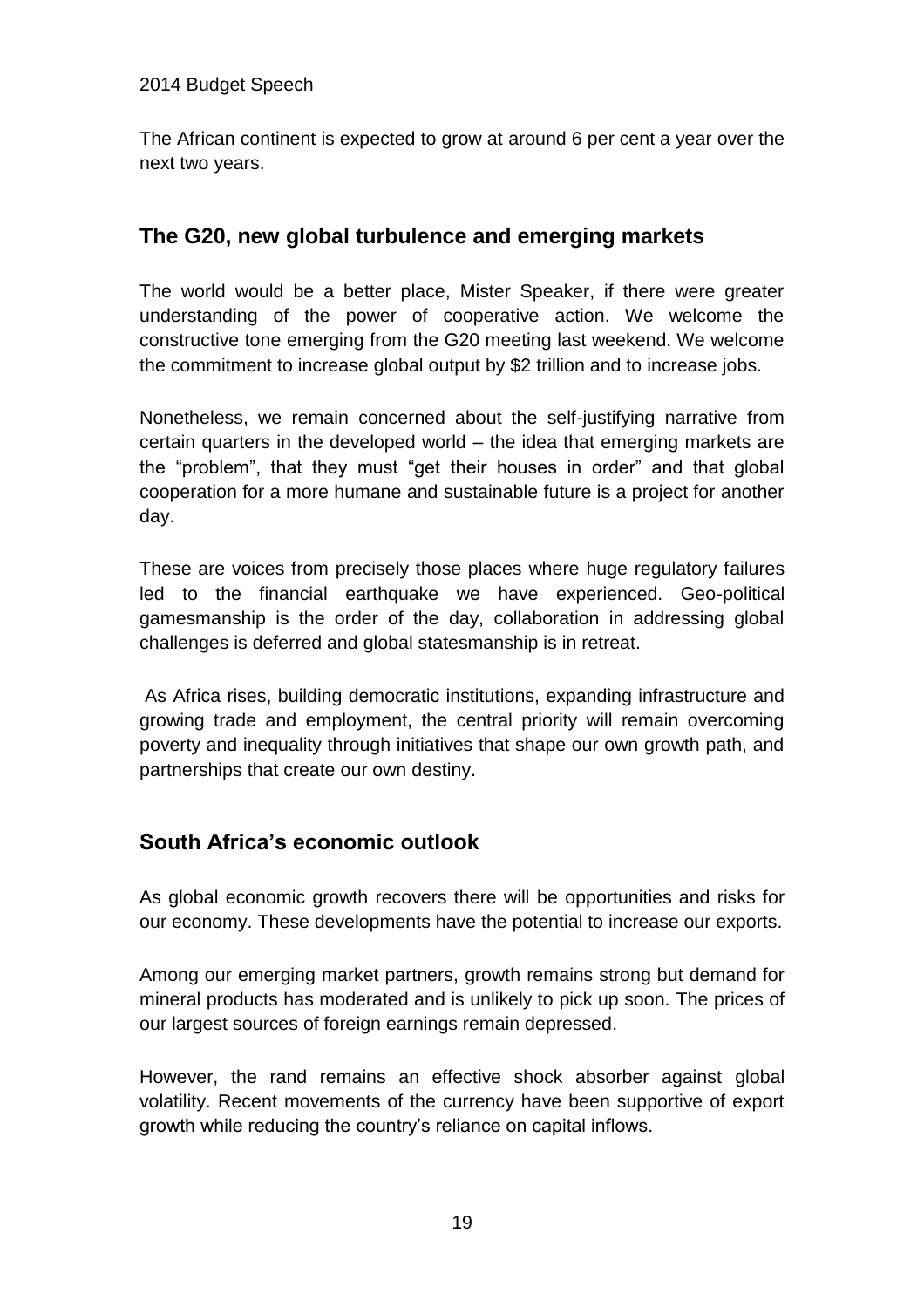We must ensure that our fiscal and monetary choices keep inflation low and maintain the recent gains in competitiveness. While we have made significant progress in accumulating reserves, there is scope for further improvement. This will support the stability of the currency.

We project growth to increase from 2.7 per cent this year, to 3.5 per cent in 2016. Investment is forecast to increase by about 5 per cent a year and the current account deficit will average 5.8 per cent of GDP over the medium term, while consumer price inflation will return to levels within the target band between 2015 and 2016.

Potential domestic risks to the outlook include further delays to the introduction of new infrastructure, particularly additional electricity capacity, higher inflation due to the weakness of the rand, and protracted labour disputes which could depress consumer and business confidence.

# **Boosting growth**

The next phase of growth is about the dynamism and agility of the private sector and the synergies created with government. Government will continue to provide an enabling environment for businesses to grow and create employment.

Over the past five years, we supported businesses by relaxing exchange control regulations to support those who wanted to invest in the African continent. We provided tax incentives for manufacturing businesses to expand operations, improve competitiveness and acquire new machinery. We also opened up opportunities for the private sector to build and run our renewable energy plants and introduced the employment tax incentive. The result was an increase in job creation. Now, this effort has to be scaled up to make a bigger impact on growth, jobs and development.

### *Removing constraints*

Over the medium term we will:

1. Add to electricity supply to improve the balance between available energy and the amounts required by businesses and households to thrive.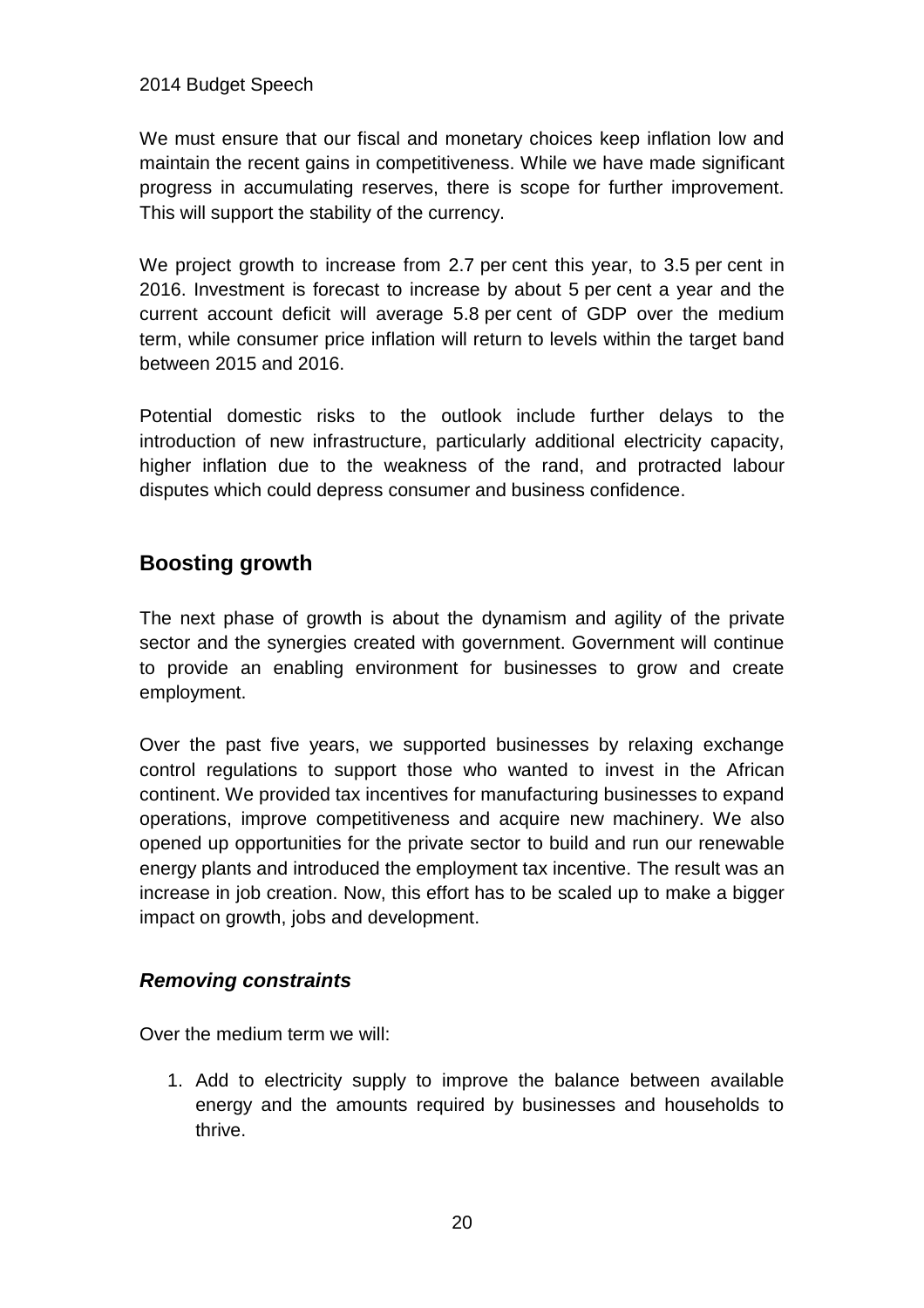- 2. Increase investment in economic infrastructure, including rail, water, roads and ports
- 3. Pursue the exploration of shale gas to provide an additional energy source for our economy.
- 4. Provide business support programmes and special economic zones that encourage industrialisation and improve local

### *Regulatory improvements*

Government has been engaging business on specific steps that can be taken to make it easier to do business in our country. Arising out of that process, we will now streamline regulatory and licensing approvals for environmental impact assessments, water licenses and mining licenses. As announced by President Zuma, Parliament is finalising amendments to give effect to this very positive development which will cut the time it takes to start a mine from application to final approval to under 300 days.

There is further work in progress on lowering the cost structure of the economy, for example through improved efficiencies in freight logistics. Minister Carrim has published a new policy on broadband, which will in due course lead to modernisation of our communications capabilities. Several cities are bringing WiFi connectivity to their environs.

SARS is taking further steps to lower the cost of tax compliance in South Africa.

### *Africa*

Investment into Africa has reached R36 billion a year, in a range of industries. South Africa is the second largest developing country investor on the continent. In 2013, 29 per cent of our exports were destined for Africa. In 2012, 12 per cent of our dividends came from Africa, up from just 2 per cent a decade earlier. Increasing these inflows will be crucial for closing the current account deficit. Foreign assets owned by South African firms are an important source of income, and reduce our vulnerability to future domestic downturns. In addition, 18 large African firms now have debt and equity listings on the JSE.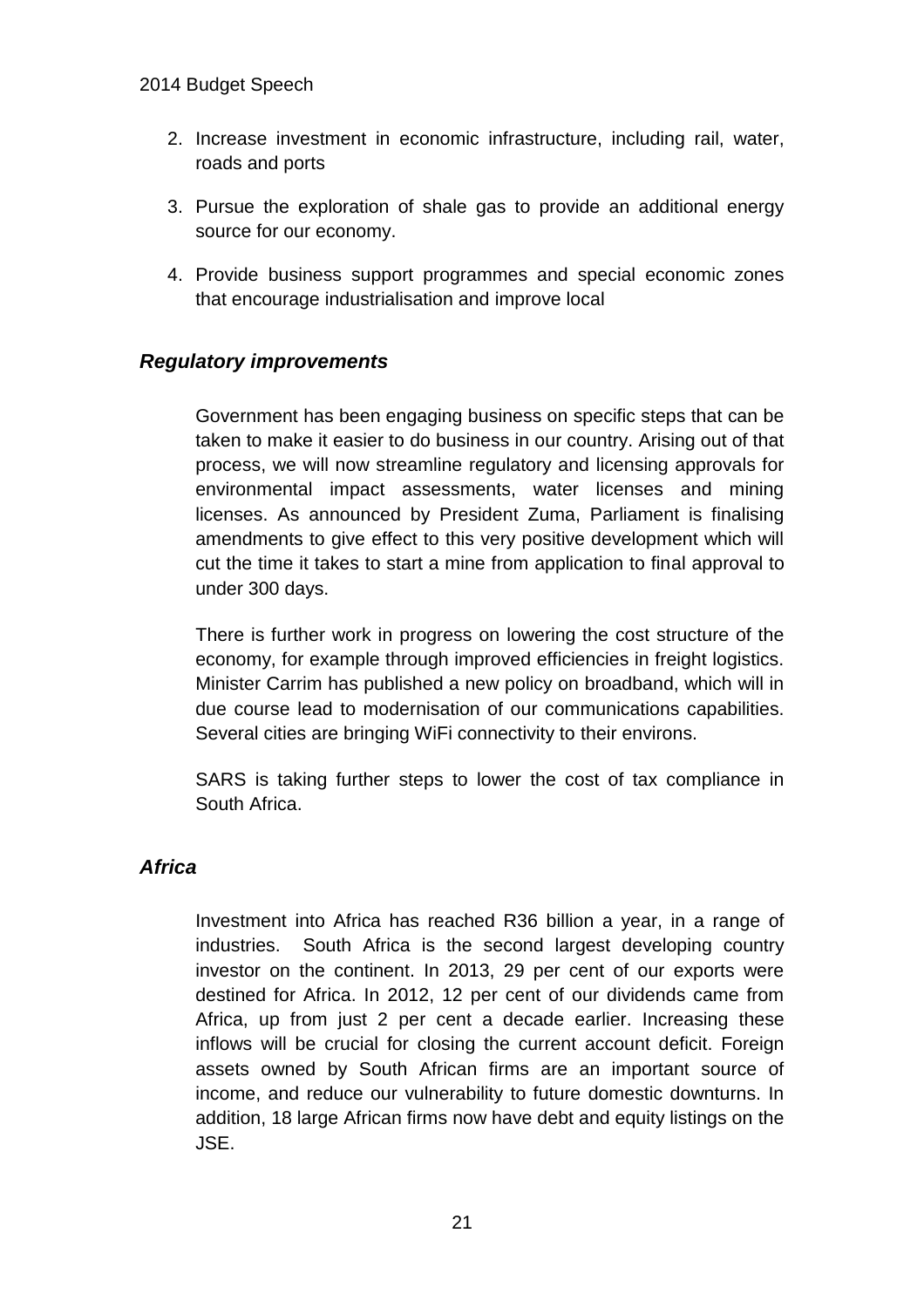Today, further steps to simplify trade and investment with Africa are announced. The HoldCo regime for African and offshore operations will be extended to unlisted companies, and the limits for listed companies will be increased. This regime creates a simplified tax and foreign exchange framework for companies that trade with Africa.

South Africa is an important centre for financial services such as fund and asset management. We propose new "Foreign Member Funds", which will simplify the foreign exposure rules. These funds will support South Africa as a hub for African fund management and provide a domestically-regulated channel for investors to obtain foreign exposure.

# *Promoting Investment*

Increased investment in the economy by both the private and public sector is at the heart of creating jobs and growth.

Government is committed to providing policy certainty for domestic and foreign investors. Working together with Minister Davies and the Department of Trade and Industry, a holistic framework for investment is being finalised. This framework flows from the National Development Plan, which places investment at the centre of our economic growth plan.

We have a number of incentives in place, which have provided substantial benefits to both foreign and domestic investors. Moreover, under the guidance of Minister Davies, a new Promotion and Protection of Investment Bill has been released for public comment. This entrenches the rights of all investors, ensuring that property rights are protected, in line with the Constitution.

# **The fiscal framework and long-term sustainability**

Mister Speaker, in last year's *Medium Term Budget Policy Statement* we targeted revenue of 28.6 per cent of GDP, consolidated spending of R1.2 trillion and a deficit of 4.1 per cent in 2014/15.

Since then, the rand has weakened and inflation has picked up. Long-term interest rates have continued to rise moderately, and the Reserve Bank has increased the repo rate by 50 basis points.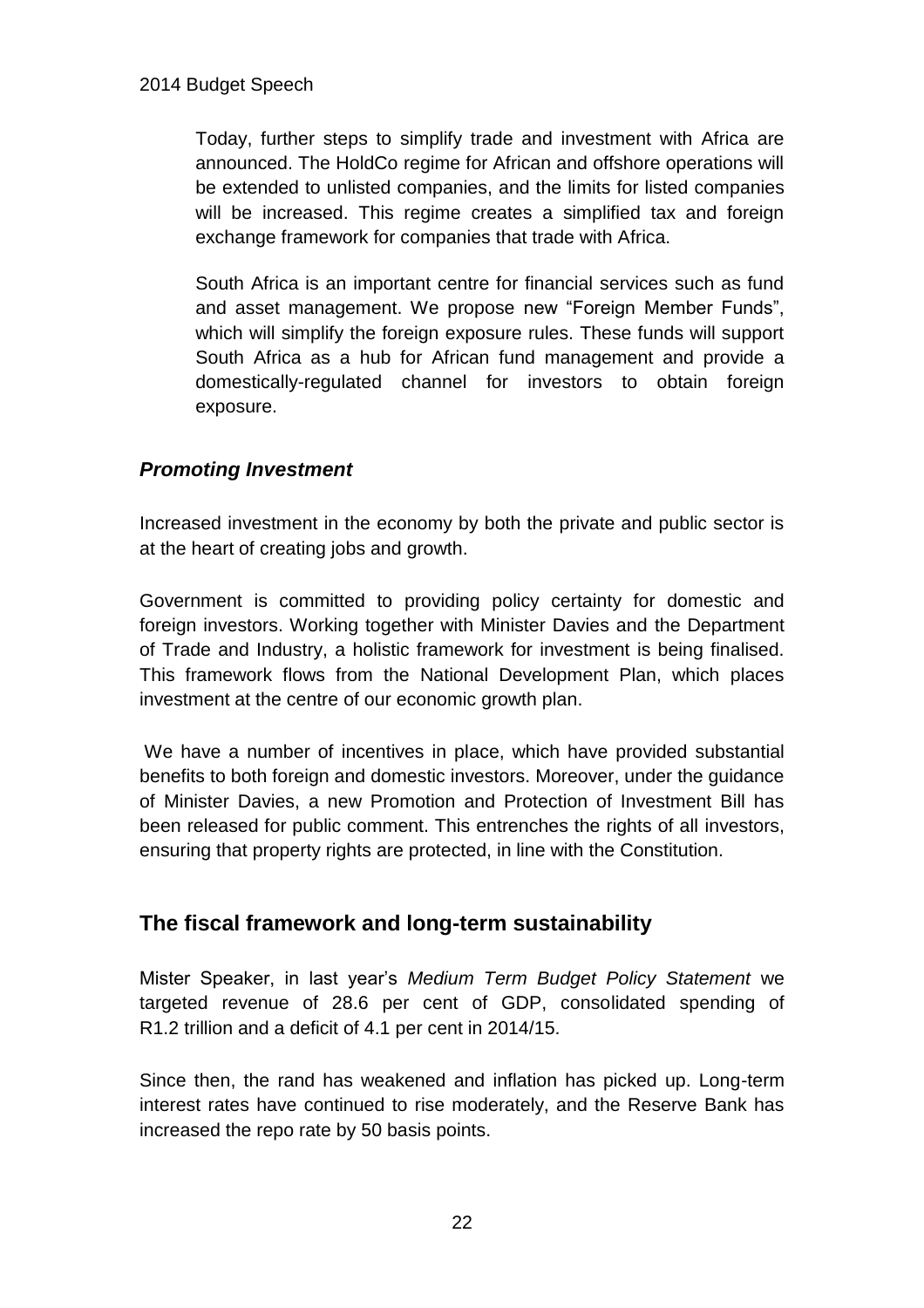These trends reinforce the need to moderate public expenditure, lower the budget deficit and ensure that public sector debt stabilises relative to GDP.

A key pillar of the current framework remains the main budget expenditure ceiling. Non-interest expenditure plans are unchanged over the medium term, resulting in real expenditure growth of about 2 per cent per annum. Within the expenditure envelope, the composition begins to shift from consumption spending towards infrastructure investment. The unallocated contingency reserve amounts to R3 billion, R6 billion and R18 billion over the medium term.

Over the last decade, government spending has doubled in real terms, funding a large expansion of the social wage which now stands at 57 per cent of consolidated expenditure. This progress must be sustained. Our Constitution requires government to devote increasing resources to a rising floor of social and economic rights.

In a period of weak economic growth, the sustainability of the public finances is inevitably tested. Over the last five years government has borrowed more than R1 trillion. Rising global interest rates make it increasingly costly for government to borrow. Lower commodity prices dampen the growth of revenues. A weak rand raises the price of capital goods that government needs for its investment programme, while inflation raises the amount we must pay for goods, services and wages.

Our debt portfolio is well structured, with foreign currency denominated debt limited to about 10 per cent of the total. Our debt markets remain highly liquid and competitive, which means that the impact of short-term swings in capital markets can be absorbed over time. Our first sukuk (Islamic) bond will be launched this year.

Broader public-sector sustainability is supported by large social security fund surpluses, a fully funded government employee pension system, and the improving balance sheets of state-owned companies.

With these pressures in mind, government has adopted a balanced fiscal stance that continues to provide support for the economy, but charts a stronger course towards fiscal consolidation.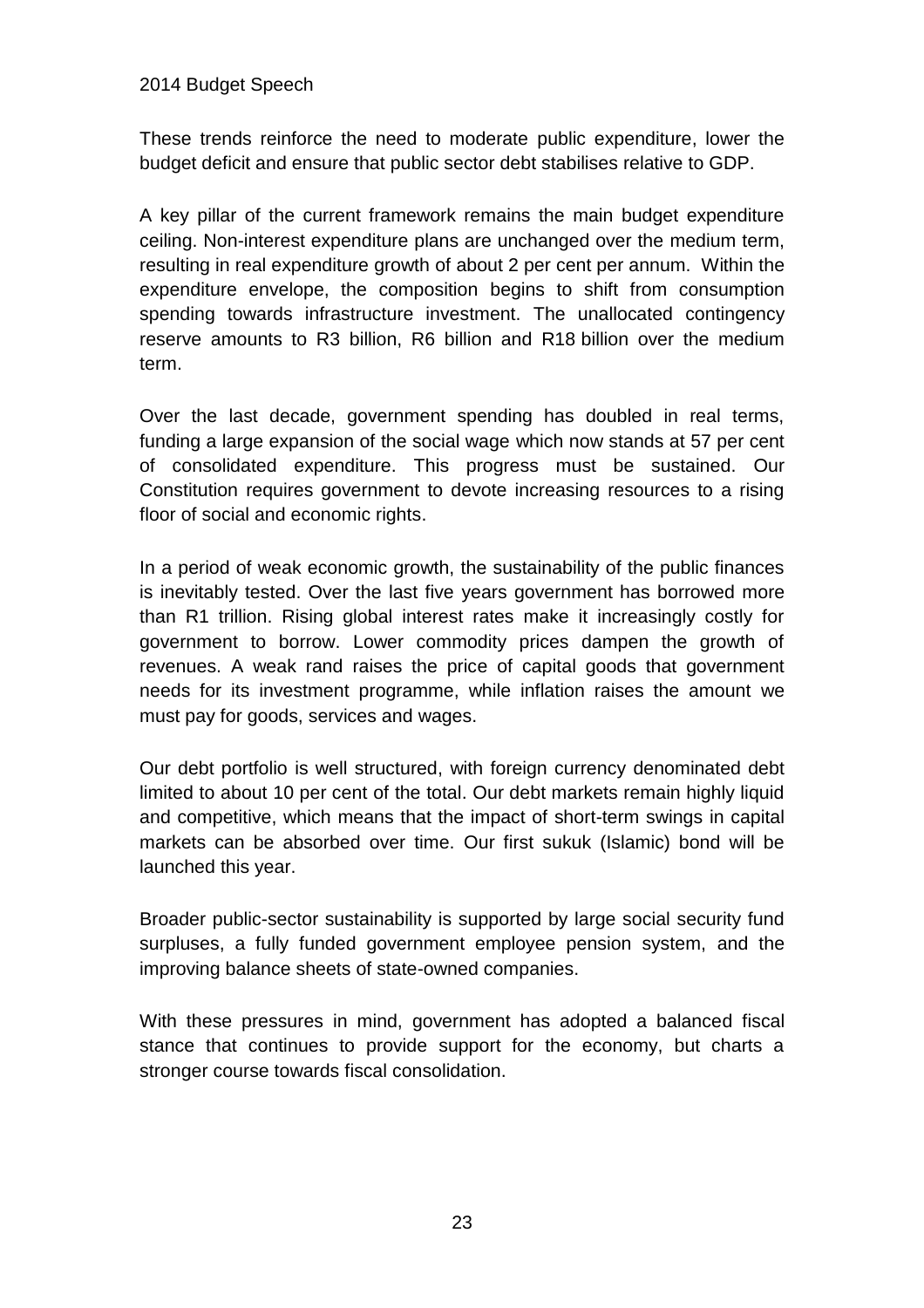# **Tax policy, savings and small business support**

In 1996, Mister Speaker, the RDP White Paper stated that: *"the expansion of the South African economy will raise state revenues by expanding the tax base."* 

Over the last 20 years we have achieved exactly that. In 1994, tax revenue amounted to R114 billion. Revenue collected next year will exceed one trillion rand. This is nearly a tenfold increase in nominal terms. This was achieved while reducing the tax rate for companies from 40 per cent in 1994 to 28 per cent and the top marginal rate for individuals from 45 per cent in 1995 to 40 per cent.

During this period the contribution of corporate income tax as a proportion to total revenue has nearly doubled.

We have also improved the fairness of the tax system by taxing residents on their worldwide income and taxing capital gains. These changes have brought the South African tax system more in line with international principles and have substantially broadened our tax base.

Despite moderate economic growth, tax revenues have remained buoyant over the past year. In 2013/14, we will collect R899 billion. This is R1 billion more than we projected last February, and R4 billion above the estimate presented at the time of the 2013 Medium Term Budget Policy Statement. For the first time since the recession, corporate income tax revenues will exceed the 2008/09 peak of R165 billion.

The main tax proposals for the 2014 Budget are as follows:

- Personal income tax relief amounts to R9.25 billion. About 40 per cent of the relief goes to South Africans earning below R250 000 per year.
- An increase in the tax-free lump-sum amount paid out of retirement funds from R315 000 to R500 000 is proposed, benefiting especially lower income members who did not benefit from deductible contributions.
- Increases in excise duties on alcoholic beverages and tobacco products are proposed, adding 9 cents to the price of a 340ml can of beer and 68 cents to a packet of 20 cigarettes. Whisky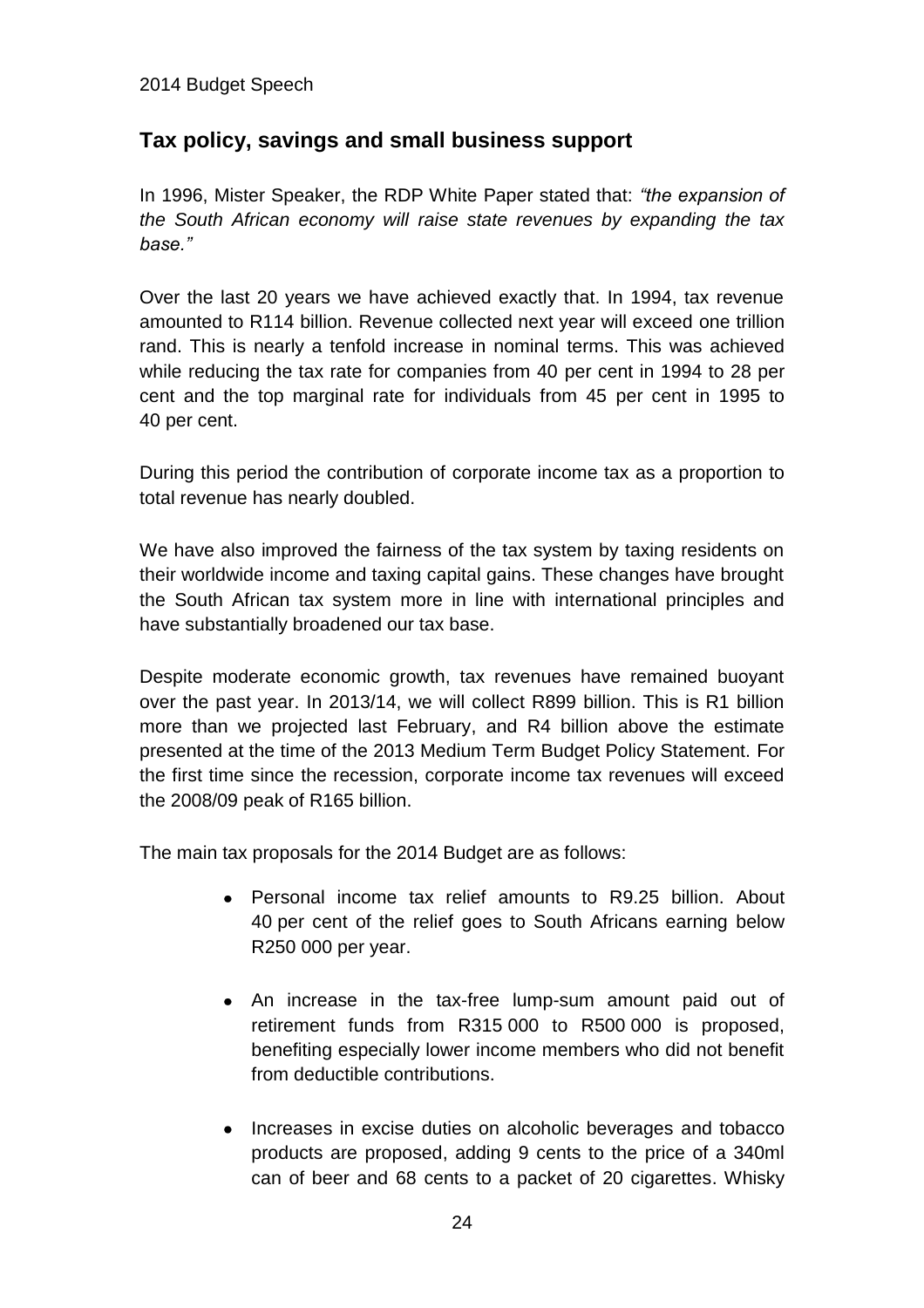goes up by R4.80 a bottle. These increases take effect immediately.

• In recognition of recent increases in the imported cost of fuel, the general fuel levy increase is limited to an inflation-related 12 cents per litre on 2 April 2014, and the road accident fund levy will increase by 8 cents per litre.

Legislation to allow for tax-exempt savings accounts will proceed this year, to encourage household savings.

Complementing this tax reform, a new top-up retail savings bond will be introduced by the Treasury this year, allowing for regular deposits into a government retail bond. It will also be accessible to community savings groups, such as stokvels. Options for introducing a sukuk retail savings bond are also being explored.

The Income Tax Act currently requires philanthropic foundations to distribute 75 per cent of the money they generate within a year. This requirement is unduly restrictive and will be relaxed, while ensuring that accumulated capital is distributed to worthy causes within a reasonable period.

Regulatory and other measures have been put in place to address the environmental consequences of acid mine drainage. To complement current efforts and ensure that the mining sector makes its fair contribution towards continuing acid mine drainage expenses, consultations will be initiated on an appropriate funding mechanism.

Following public consultation, the National Treasury and the Department of Environmental Affairs have agreed that a package of measures is needed to address climate change and to reduce emissions. This will include the proposed carbon tax, environmental regulations, renewable energy projects and other targeted support programmes. To allow for further consultation, implementation of the carbon tax is postponed by a year to 2016.

Reforms to the tax treatment of risk business for long-term insurers are also proposed. Profits from the risk business of a long-term insurer will be taxed in the corporate fund, similar to the way short-term insurers are taxed.

In July last year I appointed a Tax Review Committee, headed by Judge Dennis Davis, with a broad brief to make recommendations for possible reforms.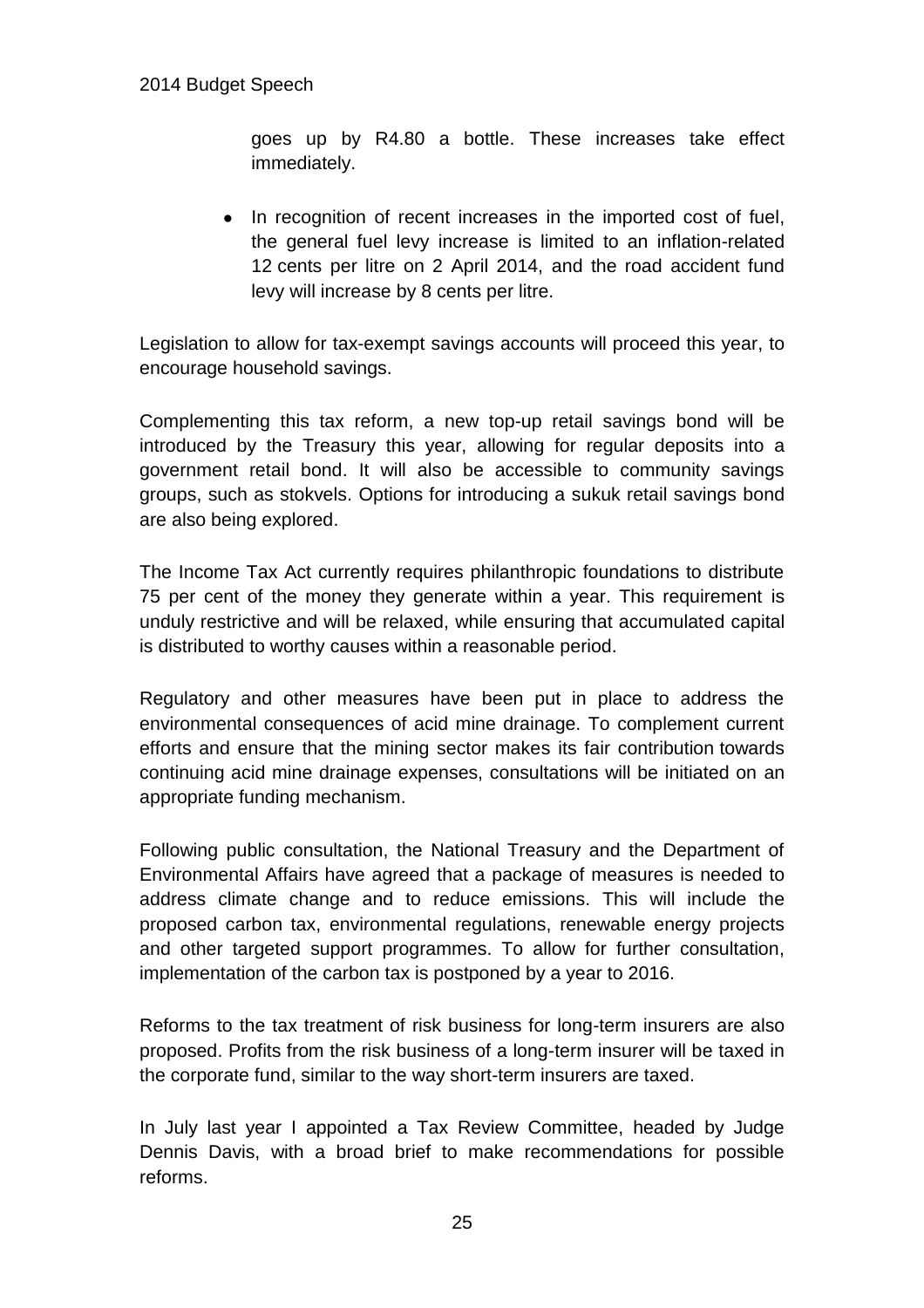The Committee's first recommendations relate to small and medium enterprises. These proposals are taken forward in this Budget. The committee has also started working on base erosion and profit shifting – trends that are under scrutiny internationally. During 2014, work will be undertaken on the impact of the tax system on economic growth and job creation, and aspects of VAT, mining taxes and estate duties.

# **Tax administration**

Mister Speaker, there are still great opportunities for the tax system to work for our people.

In the past five years, the tax register of individuals grew from 5.5 million to over 15 million to include all known economically active individuals. Companies on the tax register now stand at more than 2.3 million. The number of employers registered for pay-as-you-earn is nearly 404 000.

In the next fiscal year SARS will implement single registration of taxpayers and traders for the main taxes.

SARS is already working closely with other government agencies to share non-confidential electronic data. Without compromising privacy and confidentiality, this will contribute to reducing identity fraud, lower administration costs and enhance compliance.

New global tax policies are being devised to counter harmful tax practices and treaties are being designed to allow for the automatic exchange of information. SARS currently chairs the 121-country Global Forum for the Exchange of Information for Tax Purposes.

Since the Tax Administration Act came into effect, SARS has recognised 11 bodies to which tax practitioners must belong and 15 000 tax practitioners are now registered with them. Taxpayers are advised to only use tax practitioners that are recognised by SARS.

Over the last two years the Voluntary Disclosure Programme has realised almost R5 billion from income that was not previously declared.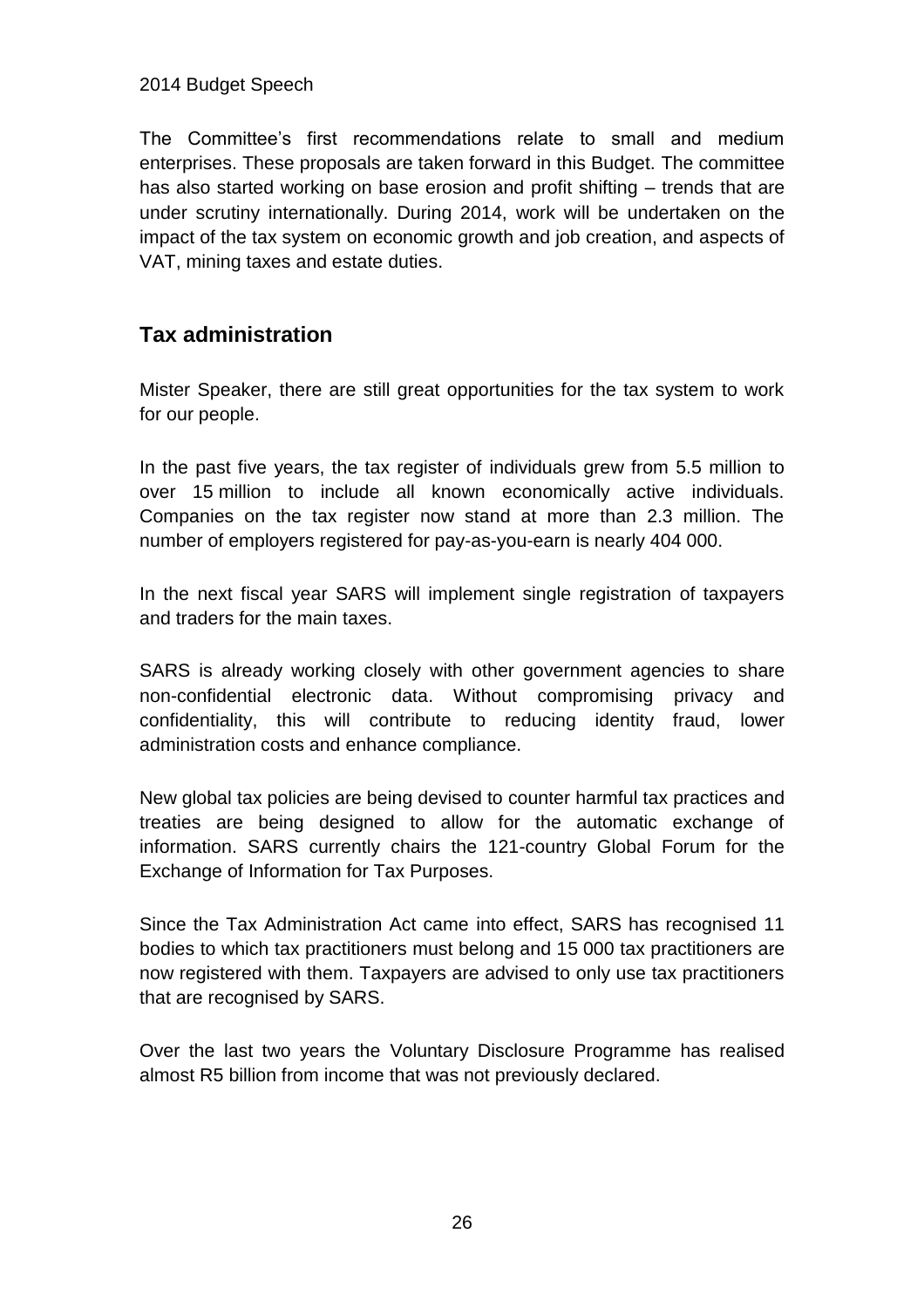### *Customs administration*

SARS overhauled its customs management system in August 2013. The new system is fully electronic and significantly reduces the administrative burden on importers and exporters while improving our ability to detect high-risk transactions and goods.

Since its introduction, the system has processed goods valued at more than R1.7 trillion.

Border management cooperation that started during the 2010 World Cup has deepened. For example, one of the South African ports of entry is being prepared as a pilot for seamless border management, which will lead to enhanced border control and trade facilitation. The one-stop border post at Lebombo will become operational shortly, once the remaining formalities have been concluded.

During 2013 about R1 billion worth of tobacco and cigarettes was seized from 15 non-compliant entities. Twelve criminal cases are being pursued.

During the same period, SARS detained 400 containers holding suspected counterfeit clothing, footwear and textiles.

# **Improving the quality of public services and cutting waste**

Mister Speaker, this is a Budget in which circumstances dictate that we cannot add resources to the overall spending envelope. The emphasis falls therefore on ensuring that expenditure is allocated efficiently, enhancing management, cutting waste and eliminating corruption.

A series of initiatives are focused on these concerns:

- Spending reviews are under way to examine programme performance and value-for-money, conducted by the National Treasury and the Department of Performance Monitoring and Evaluation, and by provincial treasuries.
- The Office of the Accountant-General has stepped up efforts to strengthen the financial control environment, and has undertaken 27 forensic reviews over the past 12 months,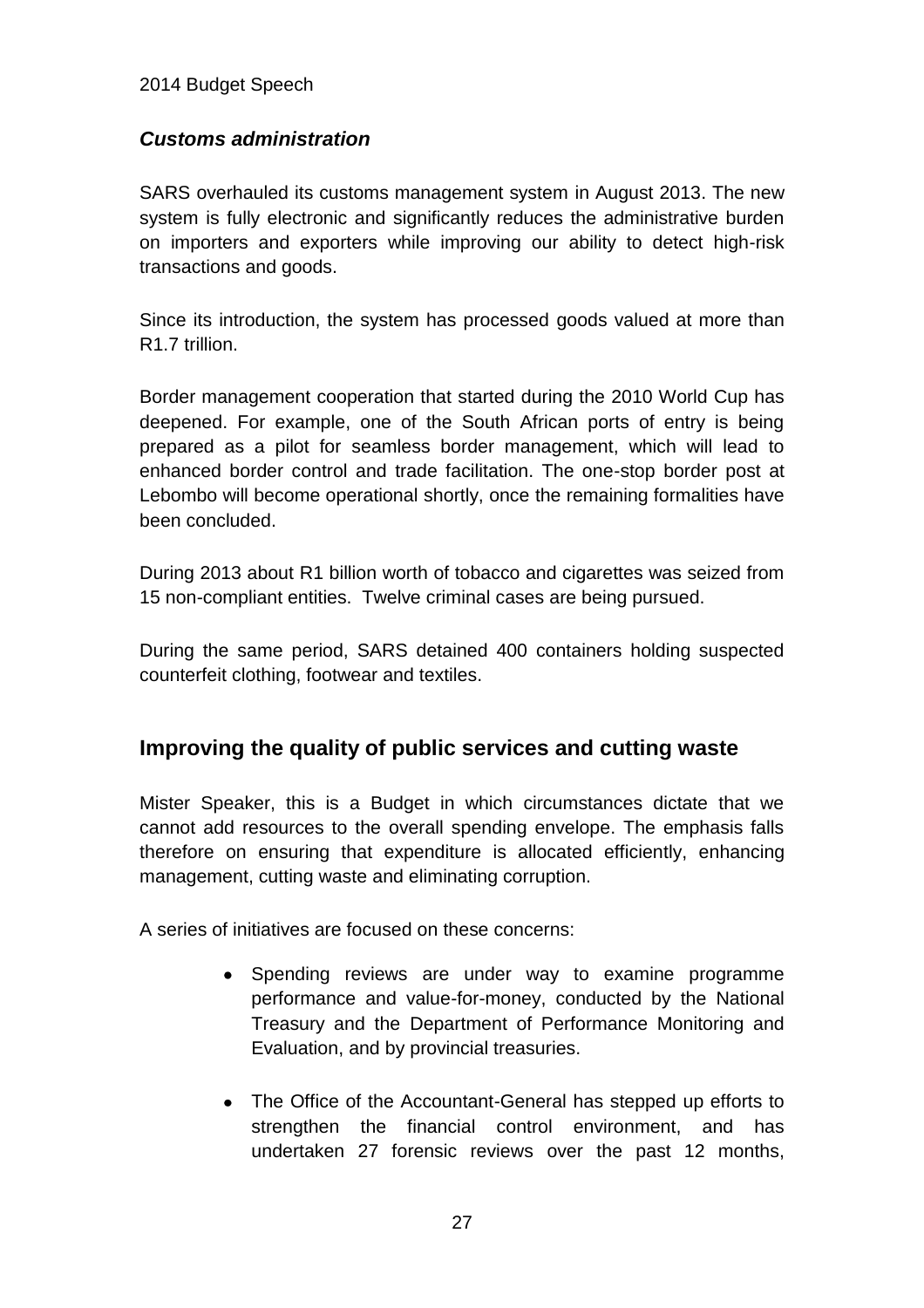leading to both criminal investigations and internal disciplinary action.

- As part of efforts to combat waste, cost-containment instructions were issued in January 2014. Budgets for consultants, travel, accommodation and venue hire have been curtailed, which will contribute to savings over the next three years.
- Forthcoming regulations will strengthen the National Treasury's oversight of public entities by requiring compliance with reporting requirements for expenditure, revenue, borrowing and performance.

Mister Speaker, I referred in 2012 to an initiative to be undertaken jointly with Minister Nxesi and his department to review the validity and cost effectiveness of all government property leases. The exercise has exposed several deficiencies:

- Accommodation that is unoccupied but being paid for;
- Accommodation occupied by non-governmental entities;
- Discrepancies between the size of accommodation occupied and what is paid for;
- Marked divergences from market rates per square metre;
- Procurement through inappropriate non-competitive procedures;
- Missing or invalid lease agreements and unsubstantiated payments to landlords.

The intervention also identified a backlog of more than half of the lease portfolio reviewed. As a result of this initiative, DPW now has a turnaround strategy that will enable it to regularise the lease portfolio, while ensuring continuity of services to client departments.

### *Procurement reforms*

The Chief Procurement Office has been established, and has made progress on several fronts. It will review high value and strategic contracts to ensure that value for money is derived and that all contracts adhere to the relevant prescripts. The review will contribute to efforts to ensure that government's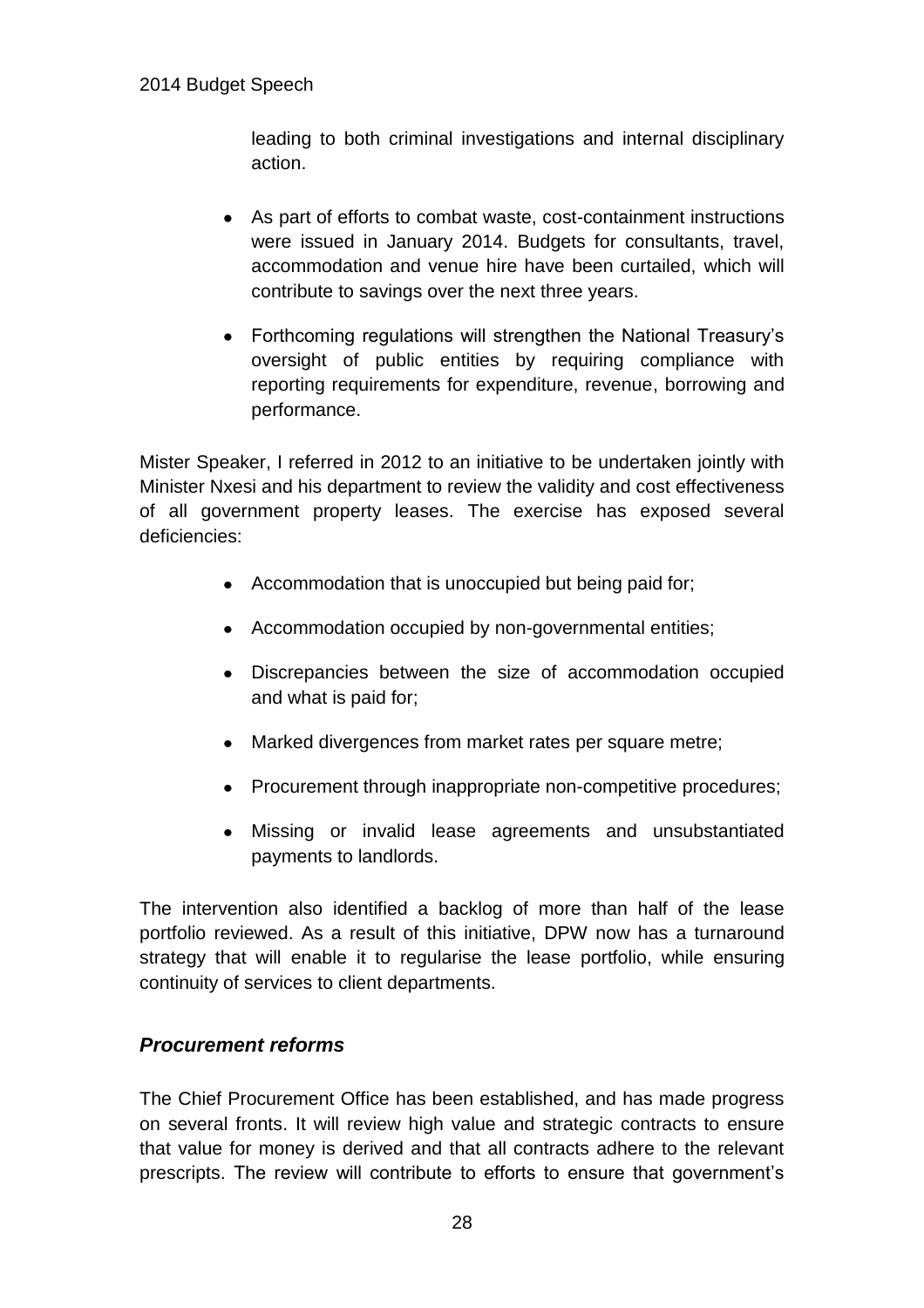service delivery objectives are supported by the purchases of goods and services. These will include, for example,:

- Review of contracts such as PRASA's rolling stock tender, government leases and infrastructure projects.
- Review SAA's fleet procurement process as part of the drive to streamlining government processes.
- Development of a standard lease agreement to address defects in government property transactions,
- Standardisation of infrastructure procurement processes and documentation,
- Creation of an inspectorate to monitor procurement plans and audit tender documents,
- Enhanced processing of vendors' tax clearance certificates to ensure compliance,
- Centralised procurement of health equipment, drugs and medicines to effect savings, and
- Analysis of the business interests of government employees.

We are also mindful of the importance of government procurement in supporting local industry and black economic development. This requires a database of South African products and black-owned businesses so that the system can foster economic empowerment and dynamically contribute to growth. And further, tougher measures are being considered to enforce the rule that small businesses in particular must be paid within 30 days.

# **Indebtedness, savings and retirement reform**

Mister Speaker, this administration has recognised the need to protect and improve the financial wellbeing of households, to make them less vulnerable to a sudden loss of income in bad times. We recognise that households must be encouraged to invest in their future, including investment in homes or productive assets, and saving for retirement or business purposes.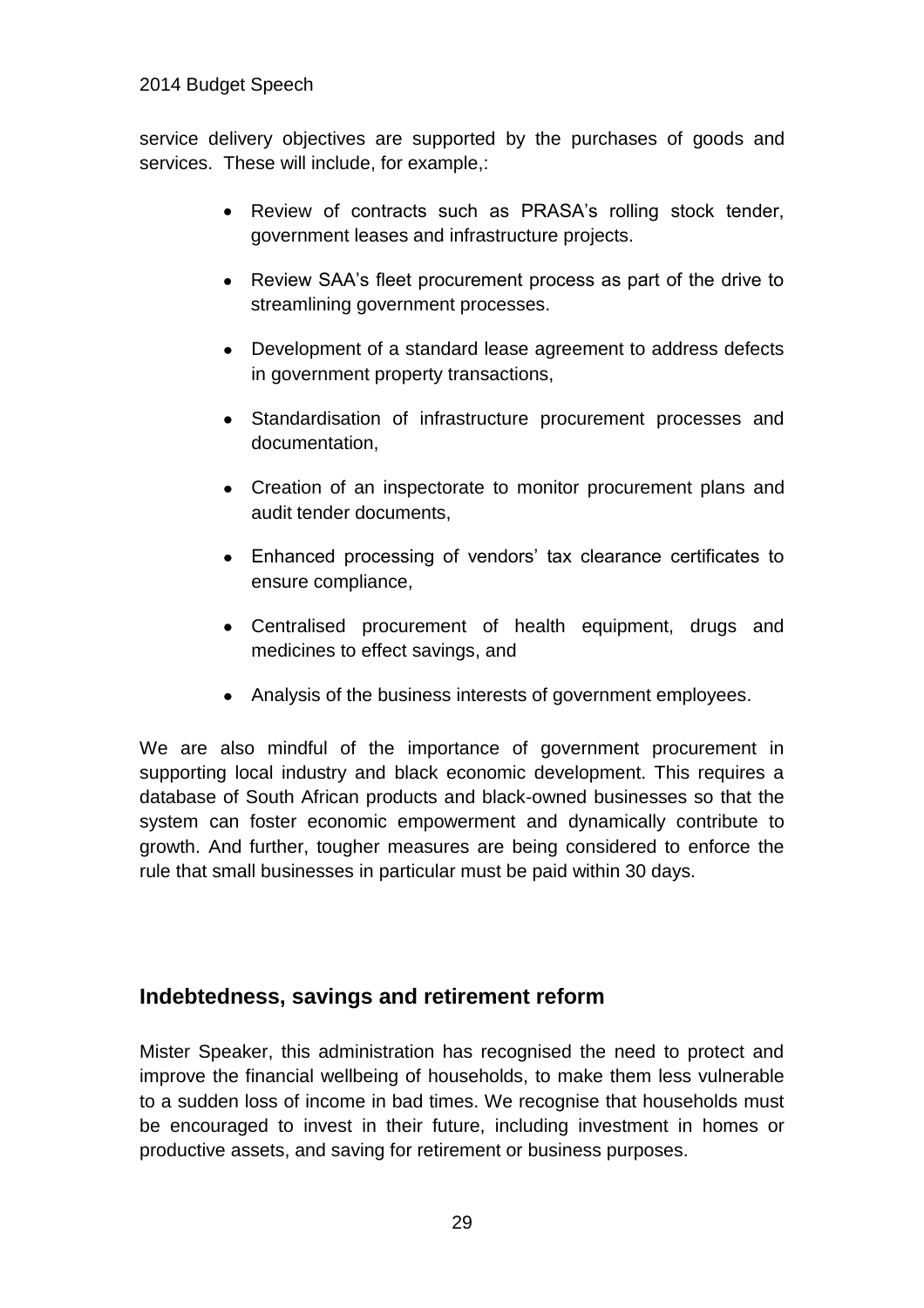South Africa has made good progress towards achieving the NDP's goal of 90 per cent access to financial services by 2030. Some 79 per cent of adult South Africans were using regulated financial services in 2013.

Many more households have access to affordable credit, which is of great benefit when used productively, but bad when used to fund excessive consumption.

Government is concerned about the level of over-indebtedness of households. Cabinet has therefore approved a number of measures to assist such households to reduce their debt burden, and to stamp out abusive and fraudulent activities of reckless lenders and unscrupulous debt collectors. Working jointly with the Ministers of Trade and Industry and Justice, we will shortly commence actions against abusive and unsustainable practices.

With regard to retirement, there will be further reforms over the period ahead. Legislation has already been passed by Parliament to improve governance over pension and provident funds, and to align the rules and tax treatment of pension and provident funds, while at the same time protecting vested rights.

We still seek improved coverage and preservation of retirement funds, and lower costs in the system. We are currently consulting within NEDLAC on measures to cover the 6 million employed South Africans who do not enjoy access to an employer-sponsored retirement plan. We intend to move progressively towards a mandatory system of retirement for all employed workers.

Agreement has been reached with the Association of Savings and Investment of South Africa on a way forward to reduce the level of charges for retirement savings products. Draft regulatory reforms will be published shortly.

# **Conclusion**

Mister President, since 1994, there has been substantial progress in transforming the lives of citizens:

- The average income of South Africans has increased by over 30 per cent, and will continue to rise in the years ahead.
- More than 5.9 million jobs have been created since 1996.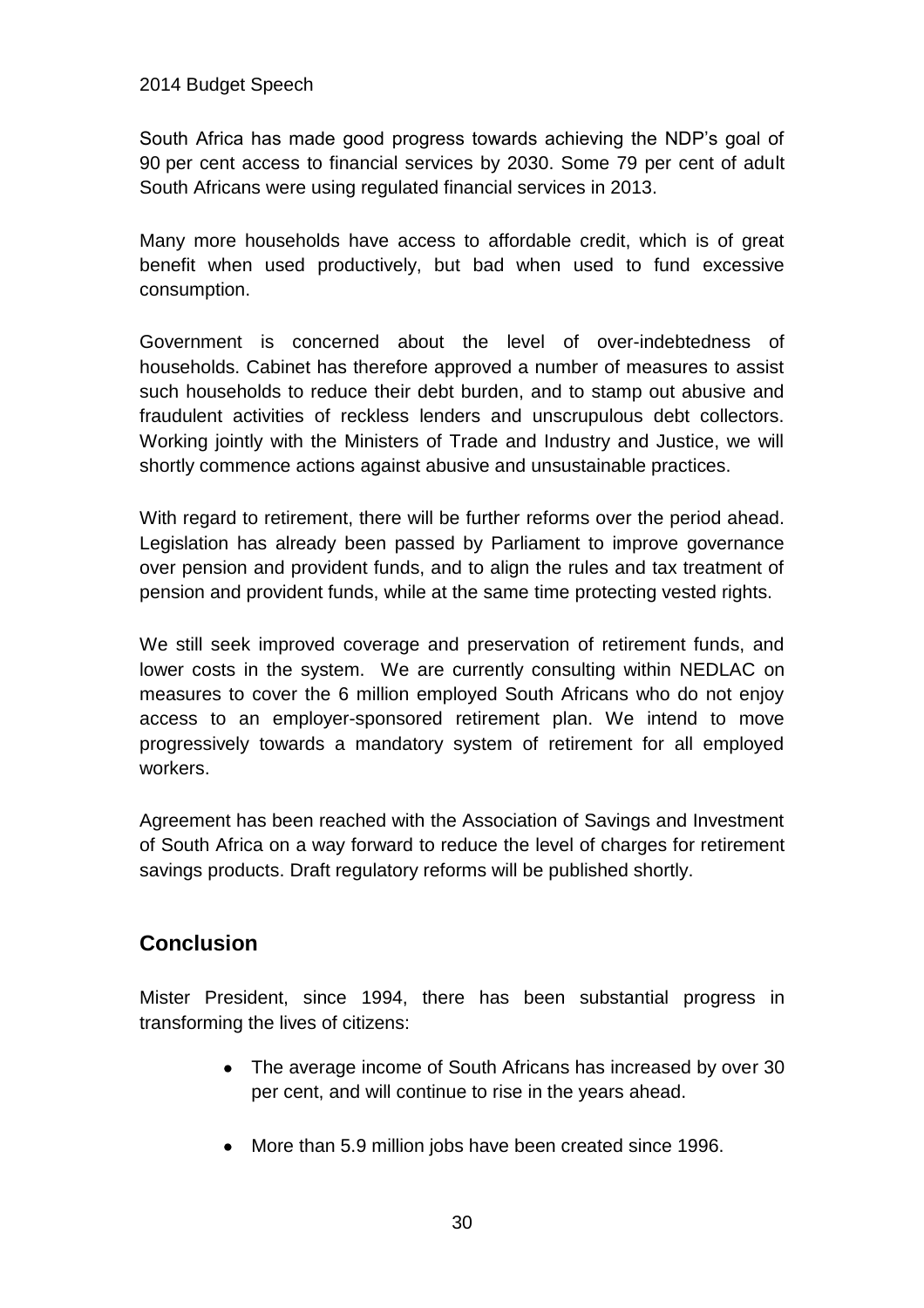- Near-universal school enrolment and the steady increase in average years of education for both men and women have improved the life prospects of millions of South Africans.
- Access to basic services has grown rapidly across the country. More people than ever have access to housing, education and services.
- Black participation in the economy has expanded and there has been a transformation of the middle class.

These are considerable achievements. But they are not enough. There are still fault-lines that run deep in the social fabric of our communities and tendencies in the political landscape.

Black economic participation remains incomplete. The economy must provide many more opportunities and the state and the private sector a lot more support to enterprises and entrepreneurs.

The structure of the economy also needs to transform in order to meet the demands of a 21st century global economy and a fast evolving continent.

In some instances, governance has been weak, corruption has taken hold, and service delivery has faltered. *Puso e utlwa dillo tsa maAfrika Borwa! Ons het gehoor! Korrupsie moet gestop word! MaAfrika Borwa deserves better. Re tlile go tokafatsa ditirelo tsa puso.* We have heard your pleas! And we will improve our service delivery mechanisms.

Mister President, in your State of the Nation address you observed that the community protests are a sign that our people want government to quicken the pace of delivery of housing, water, and sanitation.

- More must be done to improve management and accountability at all levels of government.
- The labour relations environment needs more stability.
- The high indebtedness of many vulnerable workers must be addressed.

Going forward, these challenges give us focus. We know what must be changed to meet the expectations of all South Africans. Service delivery must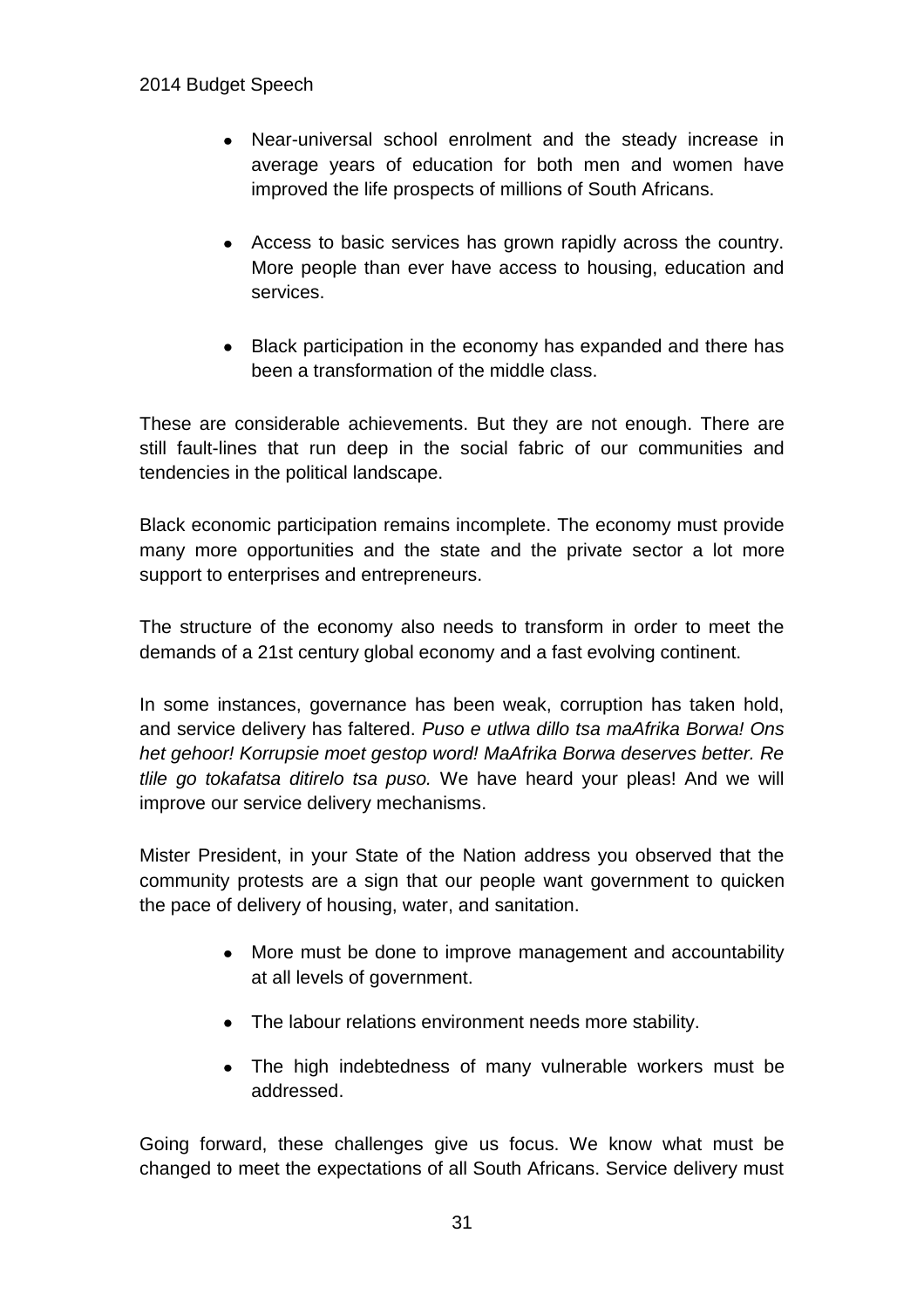be enhanced and supported by the necessary infrastructure. Public servants must be accountable, and effective. Government is committed to tackling these issues in a transparent manner, with a view to building a more rapid and inclusive growth path.

Mister Speaker,

On his inauguration as South Africa's first democratic President, Nelson Mandela said, *"Let there be work, bread, water and salt for all".*

This year, five hundred thousand South Africans will celebrate their twentieth birthday. These are the first of our sons and daughters to have breathed only the clean air of a new nation. These children of our freedom mark the progress we have made. In their diversity; in their dynamism and their enthusiasm; in their non-racialism and in the determination with which they demand the rights of free citizens; in their optimism and fearlessness; in all this they represent the hope that millions struggled for, and for which so many paid the ultimate price. They are a generation whose future is brighter than their parents could have dreamed. They are better educated, better nourished, stronger and more resilient.

But they also bear the burden of the challenges we have yet to resolve. Too many will struggle to find work. Too many live in poverty and want. Like their parents they can see the fault-lines that still divide our society. They can see the gap between rich and poor.

For their future, we have an obligation to begin a new and far-reaching phase of our democratic transition; a phase that calls for bold and decisive steps to place the economy on a qualitatively different path to eliminate poverty and unemployment, create sustainable livelihoods and substantially reduce inequality.

The National Development Plan lays the foundation for fundamental transformation. It is a platform on which we need to mobilise our youth, and bring together all South African citizens. Each of us has a part to play. Each of us has an obligation to meet.

Mr President, thank you for your leadership and for the opportunity to serve government and the people of South Africa. Mr Deputy President, Thank you for your guidance and support.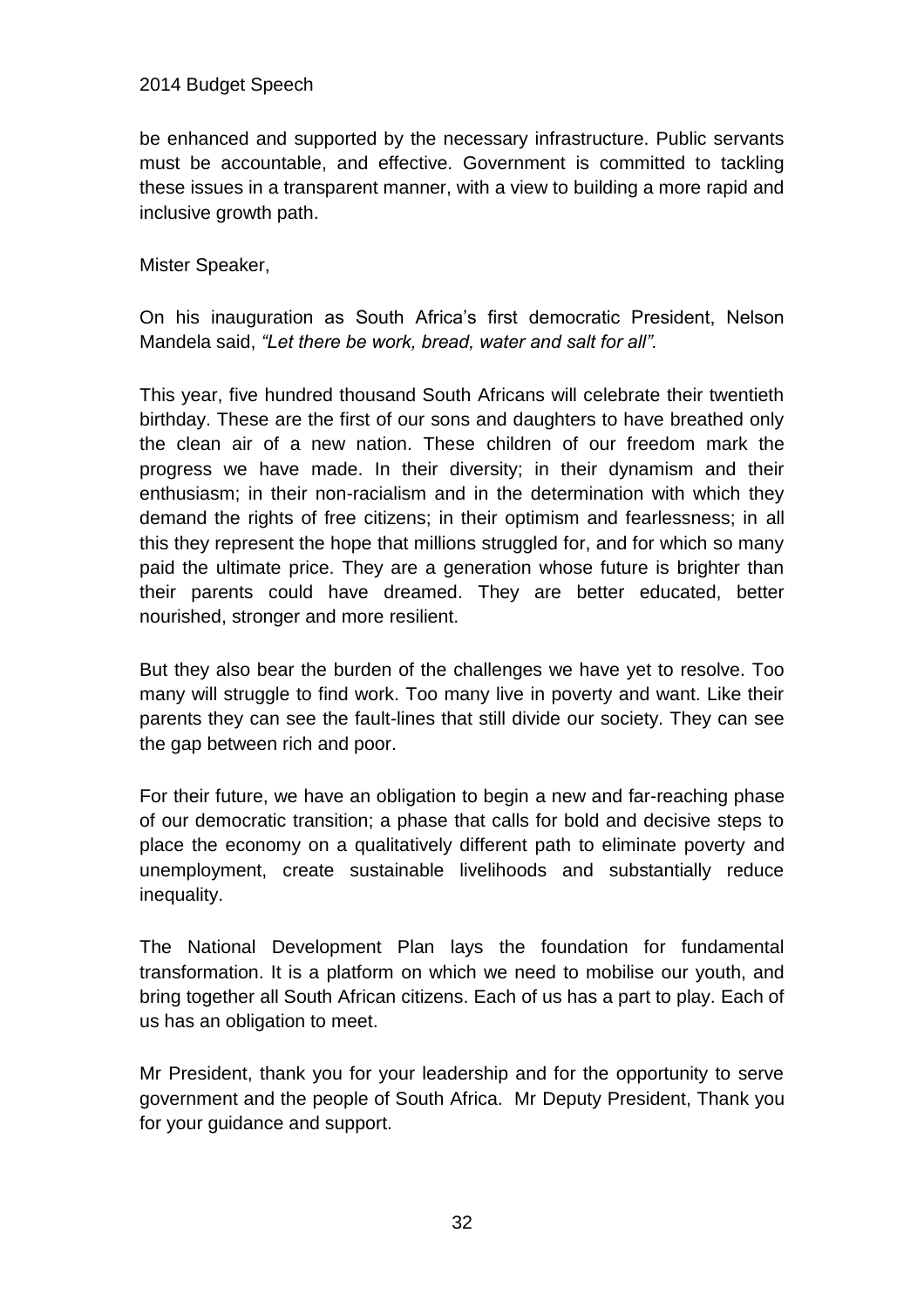My colleagues in the Ministers' Committee on the Budget have provided invaluable counsel and make courageous decision in advising Cabinet on our budget priorities. Thank you!

My appreciation to Cabinet colleagues who collectively own this budget and the programmes that they implement.

Deputy Minister Nene has been an invaluable partner in managing huge responsibilities during a challenging term of office; thank you for your invaluable role.

Governor Marcus and the Deputy Governors of the Reserve Bank have wisely steered monetary policy in a volatile environment.

Our thanks and appreciation also goes to:

- The Provincial MEC's and Municipal mayors who collectively spend 50 per cent of a trillion rand!
- Director-General Lungisa Fuzile and Mrs Fuzile for his dedication to public service, his frank and wise advice, and for continuing to build a very capable Treasury for future generations.
- Senior managers and staff of the National Treasury who have risen to the challenges of a post-recession South Africa and remain committed to excellence in the Public Service.
- The acting Commissioner of SARS, Mr Ivan Pillay, whose leadership and solid commitment to institutional building has served SA well.
- The senior management and staff of SARS who keep millions of taxpayers happy with their service, and a few others compliant with the law!
- The Finance and Fiscal Commission, NEDLAC and its constituencies, for their contributions and constructive engagement with the Treasury.
- The Chairpersons, Boards, CEO's and staff of the DBSA, Land Bank, PIC, Financial Services Board, Financial Intelligence Centre and the Government Pension Administration Agency for their excellent work.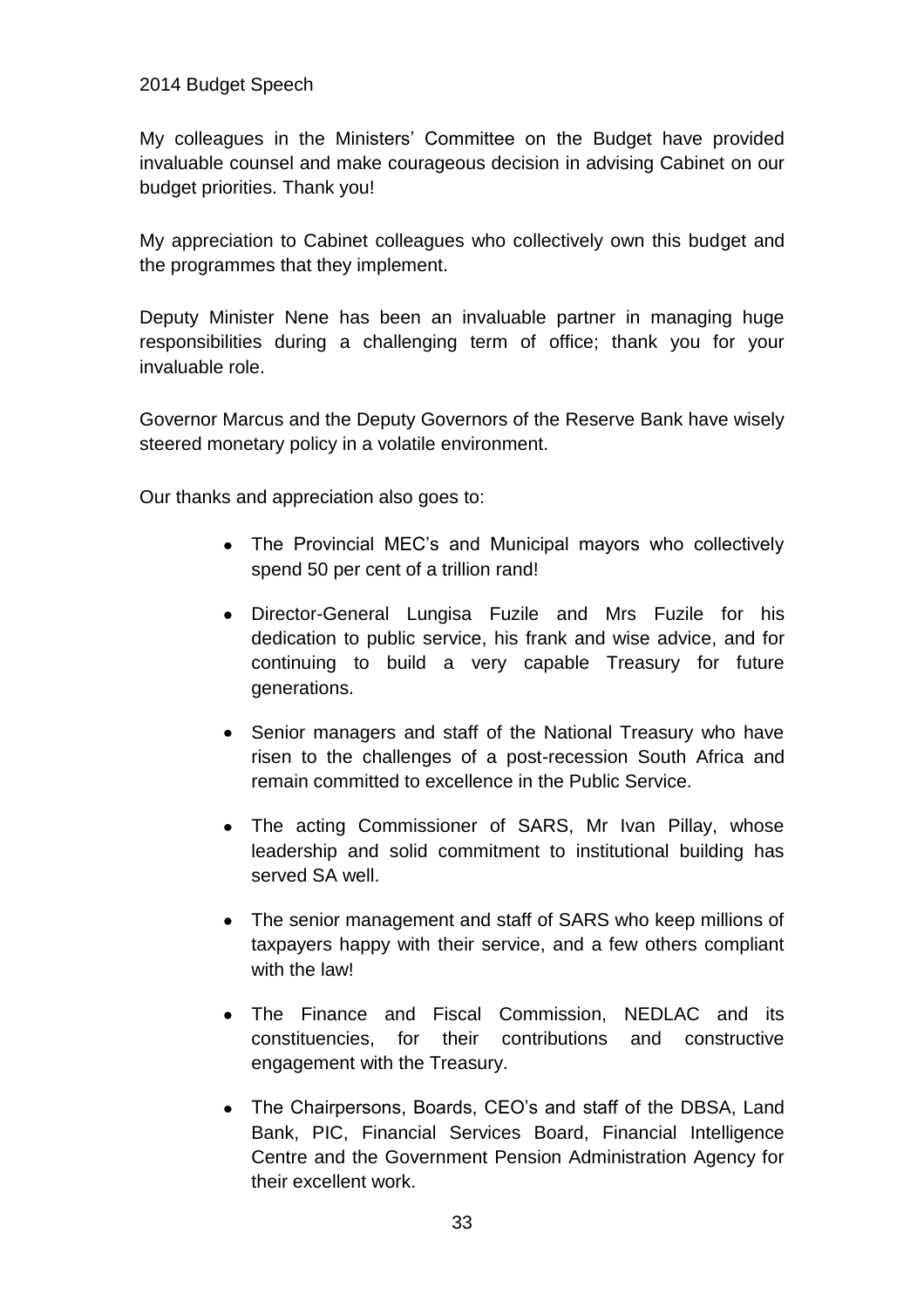- The Honourable Mr Mufamadi and Mr de Beer, who chair the Standing and Select Committees of Finance, and, the Honourable Mr Sogoni and Mr Chaane who chair the Appropriation Committees, for their pivotal role in holding us to account and providing a forum in Parliament for vibrant public participation.
- Mr Dondo Mogajane, Ministry staff and advisors whose diligence, professionalism and hard work are invaluable.
- My family for their constant caring and support and their passion for building a better South Africa for all.

I also thank all members of this house and the Presiding Officers of Parliament for their cooperation and support.

Once again, I must convey my gratitude to South Africans for all walks of life, and many friends of South Africa abroad, for the goodwill and encouragement.

Honourable Speaker, I hereby table before the House this afternoon:

- 1. The Budget Speech
- 2. The Budget Review 2014
- 3. The Division of Revenue Bill tabled in terms of section 10(1) of the Intergovernmental Fiscal Relations Act, 1997 (Act No 97 of 1997);
- 4. The Appropriation Bill, and
- 5. The Estimates of National Expenditure.

Honourable Speaker, I table this budget in the hope that as a nation we will be able to rise above our sectional interest, and, as you said Mr President, prevail with greater maturity, pull together and take this country forward.